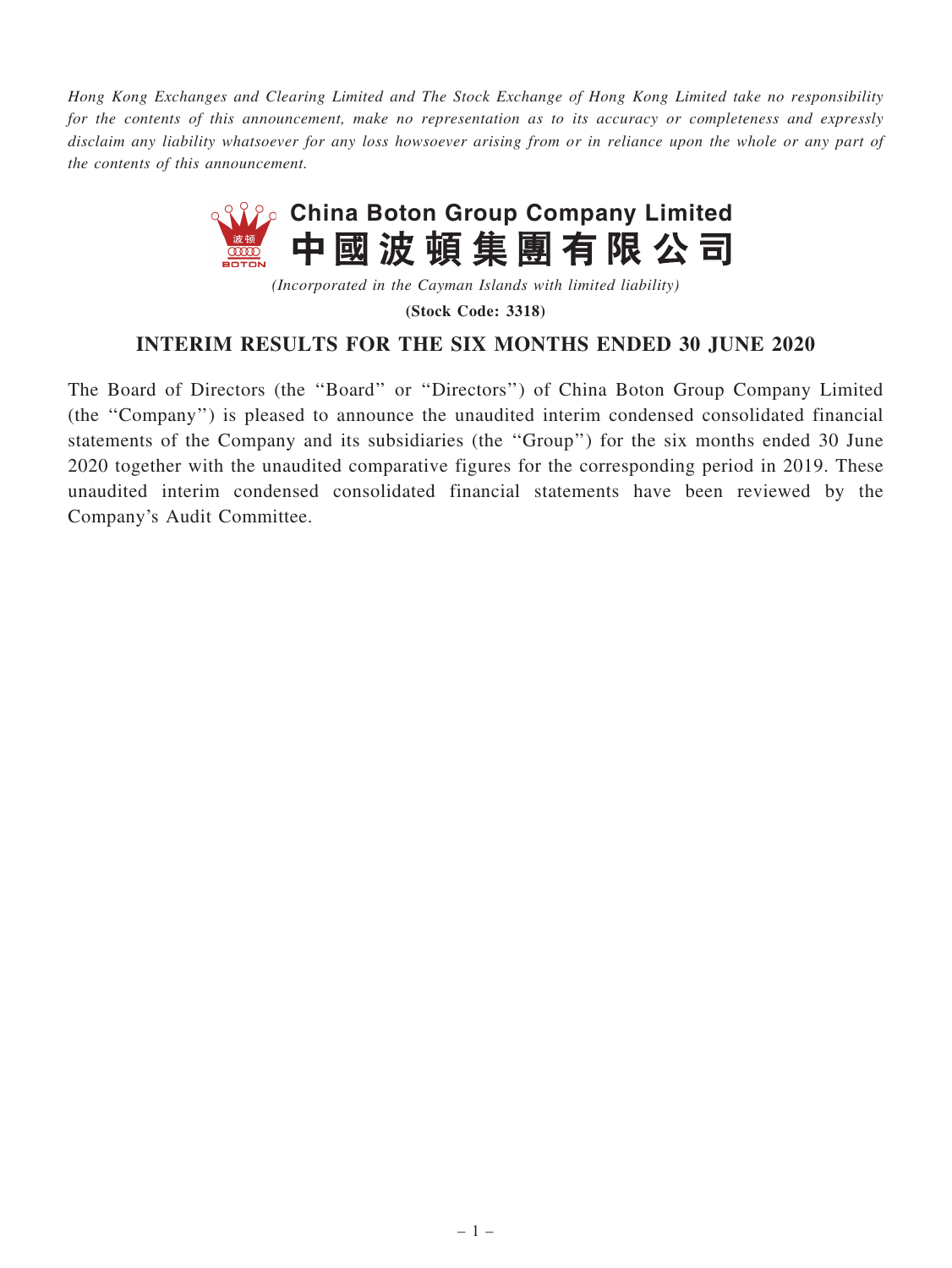# INTERIM CONDENSED CONSOLIDATED BALANCE SHEET

(All amounts in Renminbi thousands unless otherwise stated)

|                                                      |                       | 30 June     | 31 December      |
|------------------------------------------------------|-----------------------|-------------|------------------|
|                                                      |                       | 2020        | 2019             |
|                                                      | <b>Note</b>           | (Unaudited) | (Audited)        |
| <b>ASSETS</b>                                        |                       |             |                  |
| <b>Non-current assets</b>                            |                       |             |                  |
| Property, plant and equipment                        | $\overline{7}$        | 1,448,459   | 1,414,837        |
| Right-of-use assets                                  | $\boldsymbol{\delta}$ | 114,824     | 119,313          |
| Intangible assets                                    | 7                     | 1,893,849   | 1,918,439        |
| Investment properties                                |                       | 586,600     | 591,300          |
| Deferred income tax assets                           |                       | 8,790       | 9,599            |
| <b>Total non-current assets</b>                      |                       | 4,052,522   | 4,053,488        |
| <b>Current assets</b>                                |                       |             |                  |
| Inventories                                          |                       | 246,014     | 213,925          |
| Trade and other receivables                          | 9                     | 744,417     | 699,827          |
| Deposits for bank borrowings                         |                       | 136,293     | 167,326          |
| Financial asset at fair value through profit or loss |                       | 5,000       |                  |
| Cash                                                 |                       | 172,147     | 324,437          |
| <b>Total current assets</b>                          |                       | 1,303,871   | 1,405,515        |
| <b>Total assets</b>                                  |                       | 5,356,393   | 5,459,003        |
| <b>EQUITY</b>                                        |                       |             |                  |
| <b>Attributable to owners of the Company</b>         |                       |             |                  |
| Share capital                                        | 10                    | 101,522     | 84,693           |
| Share premium                                        |                       | 1,292,432   | 926,077          |
| Perpetual subordinated convertible securities        | 10                    |             | 383,184          |
| Other reserves                                       |                       | 325,622     | 330,018          |
| Retained earnings                                    |                       | 942,151     | 877,573          |
|                                                      |                       | 2,661,727   | <u>2,601,545</u> |
|                                                      |                       |             |                  |
| <b>Non-controlling interests</b>                     |                       | 177,108     | 155,321          |
| <b>Total equity</b>                                  |                       | 2,838,835   | 2,756,866        |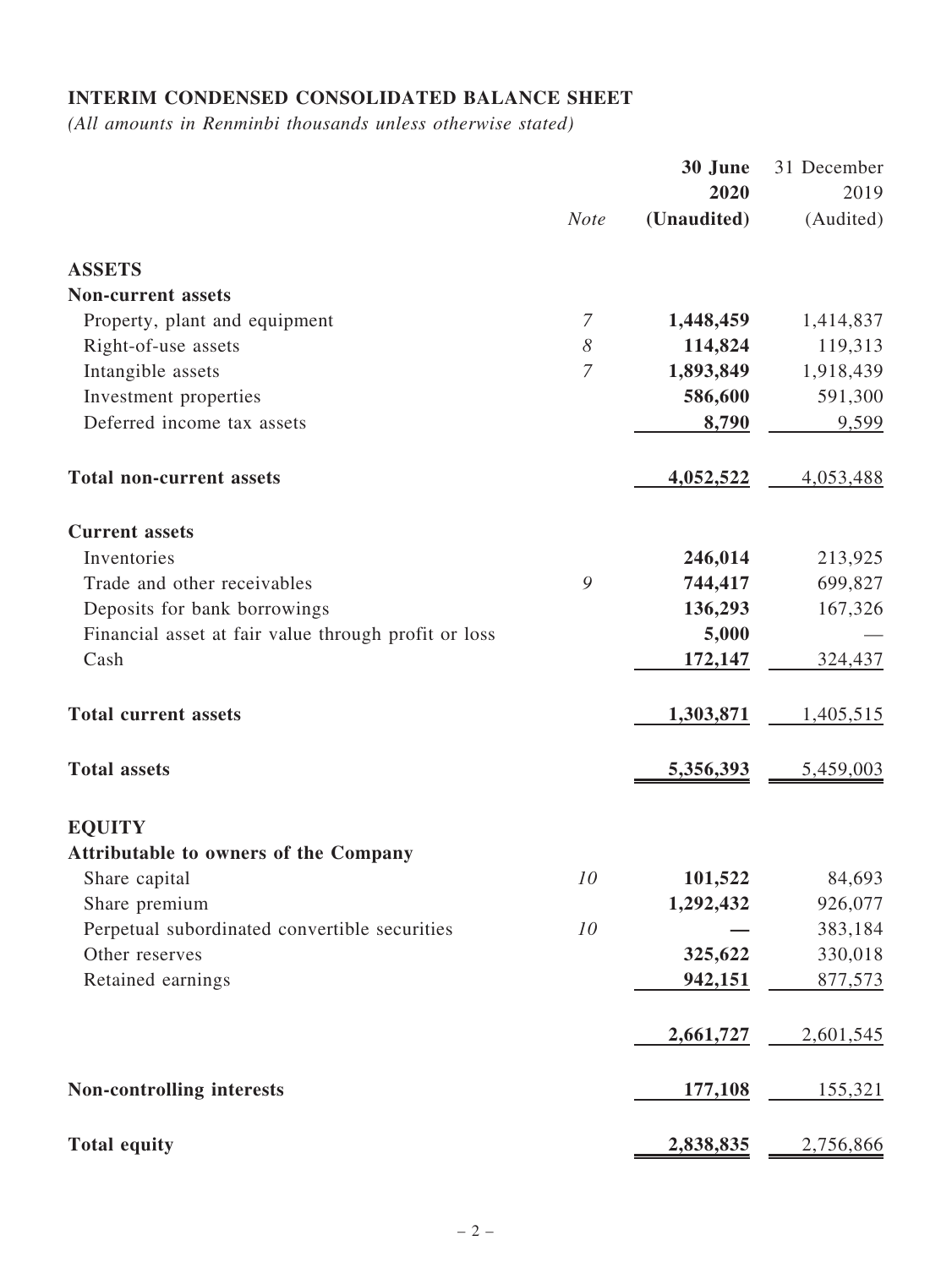|                                      |             | 30 June     | 31 December |
|--------------------------------------|-------------|-------------|-------------|
|                                      |             | 2020        | 2019        |
|                                      | <b>Note</b> | (Unaudited) | (Audited)   |
| <b>LIABILITIES</b>                   |             |             |             |
| <b>Non-current liabilities</b>       |             |             |             |
| <b>Borrowings</b>                    | 11          | 904,264     | 896,111     |
| Lease liabilities                    | 8           | 19,277      | 22,570      |
| Deferred government grants           |             | 2,323       | 3,054       |
| Deferred income tax liabilities      |             | 114,231     | 119,061     |
| Other non-current liabilities        | 12          | 287,163     | 301,154     |
| <b>Total non-current liabilities</b> |             | 1,327,258   | 1,341,950   |
| <b>Current liabilities</b>           |             |             |             |
| Trade and other payables             | 12          | 513,440     | 521,989     |
| <b>Contract liabilities</b>          |             | 44,608      | 72,829      |
| Lease liabilities                    | 8           | 7,240       | 6,805       |
| Current income tax liabilities       |             | 135,010     | 154,625     |
| <b>Borrowings</b>                    | 11          | 490,002     | 603,939     |
| <b>Total current liabilities</b>     |             | 1,190,300   | 1,360,187   |
| <b>Total liabilities</b>             |             | 2,517,558   | 2,702,137   |
| <b>Total equity and liabilities</b>  |             | 5,356,393   | 5,459,003   |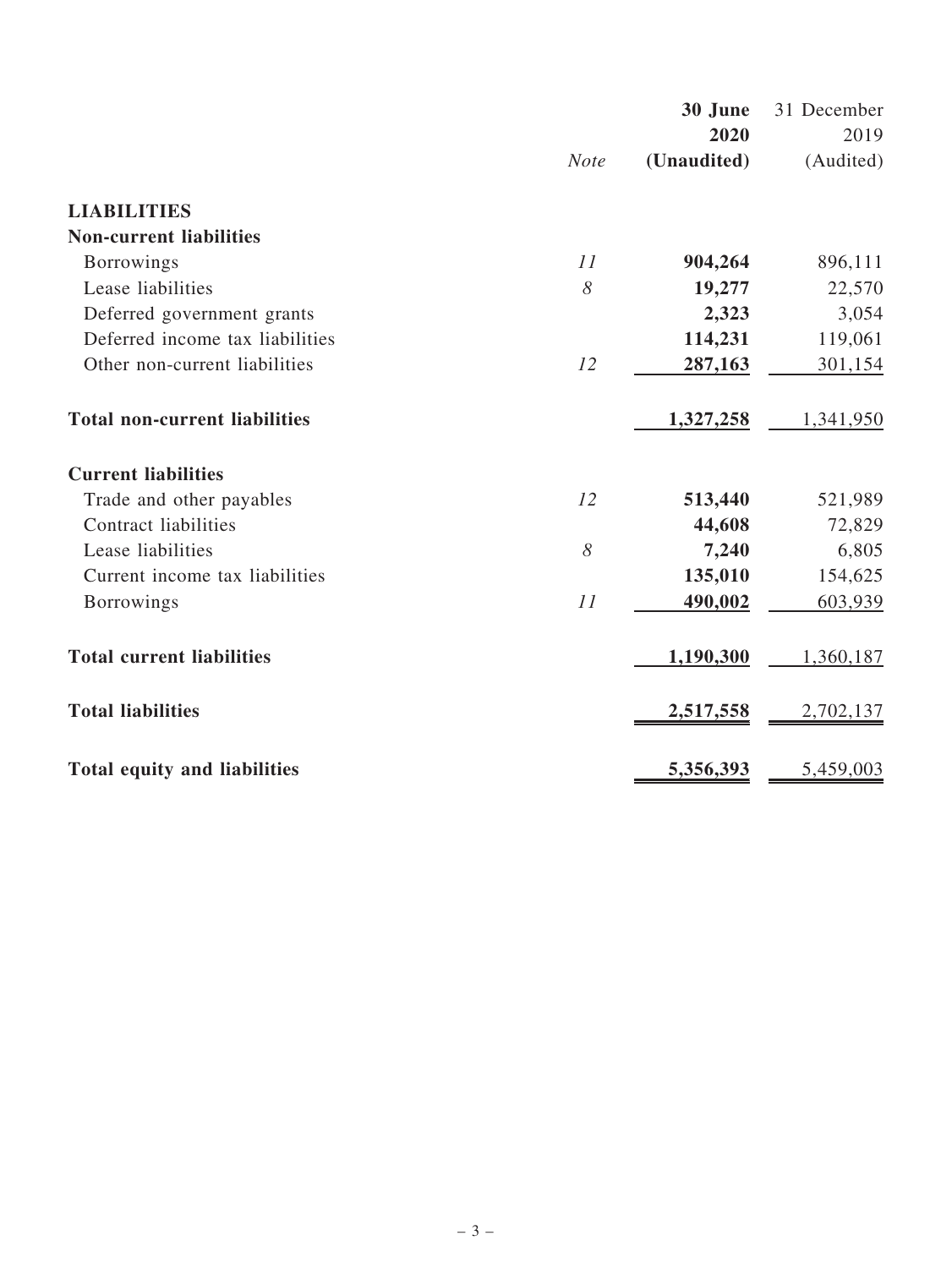# INTERIM CONDENSED CONSOLIDATED INCOME STATEMENT

(All amounts in Renminbi thousands unless otherwise stated)

|                                                                                                                    |             | (Unaudited)              |            |
|--------------------------------------------------------------------------------------------------------------------|-------------|--------------------------|------------|
|                                                                                                                    |             | Six months ended 30 June |            |
|                                                                                                                    | <b>Note</b> | 2020                     | 2019       |
| Revenue                                                                                                            | 13          | 1,021,303                | 613,405    |
| Cost of sales                                                                                                      | 14          | (641, 087)               | (307, 022) |
| Gross profit                                                                                                       |             | 380,216                  | 306,383    |
| Other income                                                                                                       | 13          | 6,793                    | 4,042      |
| Other $(\text{losses})/\text{gains}$ — net                                                                         | 13          | (3,191)                  | 6,114      |
| Selling and marketing expenses                                                                                     | 14          | (61, 034)                | (47, 227)  |
| Net impairment losses on financial assets                                                                          |             | (7, 777)                 | (743)      |
| Administrative expenses                                                                                            | 14          | (147, 372)               | (131, 179) |
| <b>Operating profit</b>                                                                                            |             | 167,635                  | 137,390    |
| Finance income                                                                                                     | 15          | 2,163                    | 519        |
| Finance costs                                                                                                      | 15          | (57, 964)                | (49, 198)  |
| $Finance \ costs - net$                                                                                            | 15          | (55, 801)                | (48, 679)  |
| Profit before income tax                                                                                           |             | 111,834                  | 88,711     |
| Income tax expense                                                                                                 | 16          | (30, 414)                | (10,990)   |
| Profit for the period                                                                                              |             | 81,420                   | 77,721     |
| Attributable to:                                                                                                   |             |                          |            |
| Owners of the Company                                                                                              |             | 64,578                   | 69,347     |
| Non-controlling interests                                                                                          |             | 16,842                   | 8,374      |
|                                                                                                                    |             | 81,420                   | 77,721     |
| Earnings per share attributable to<br>owners of the Company during the period<br>(expressed in Renminbi per share) |             |                          |            |
| — basic                                                                                                            | 17          | 0.07                     | 0.08       |
| - diluted                                                                                                          | 17          | 0.07                     | 0.07       |

Information of dividends to owners of the Company is set out in Note 18.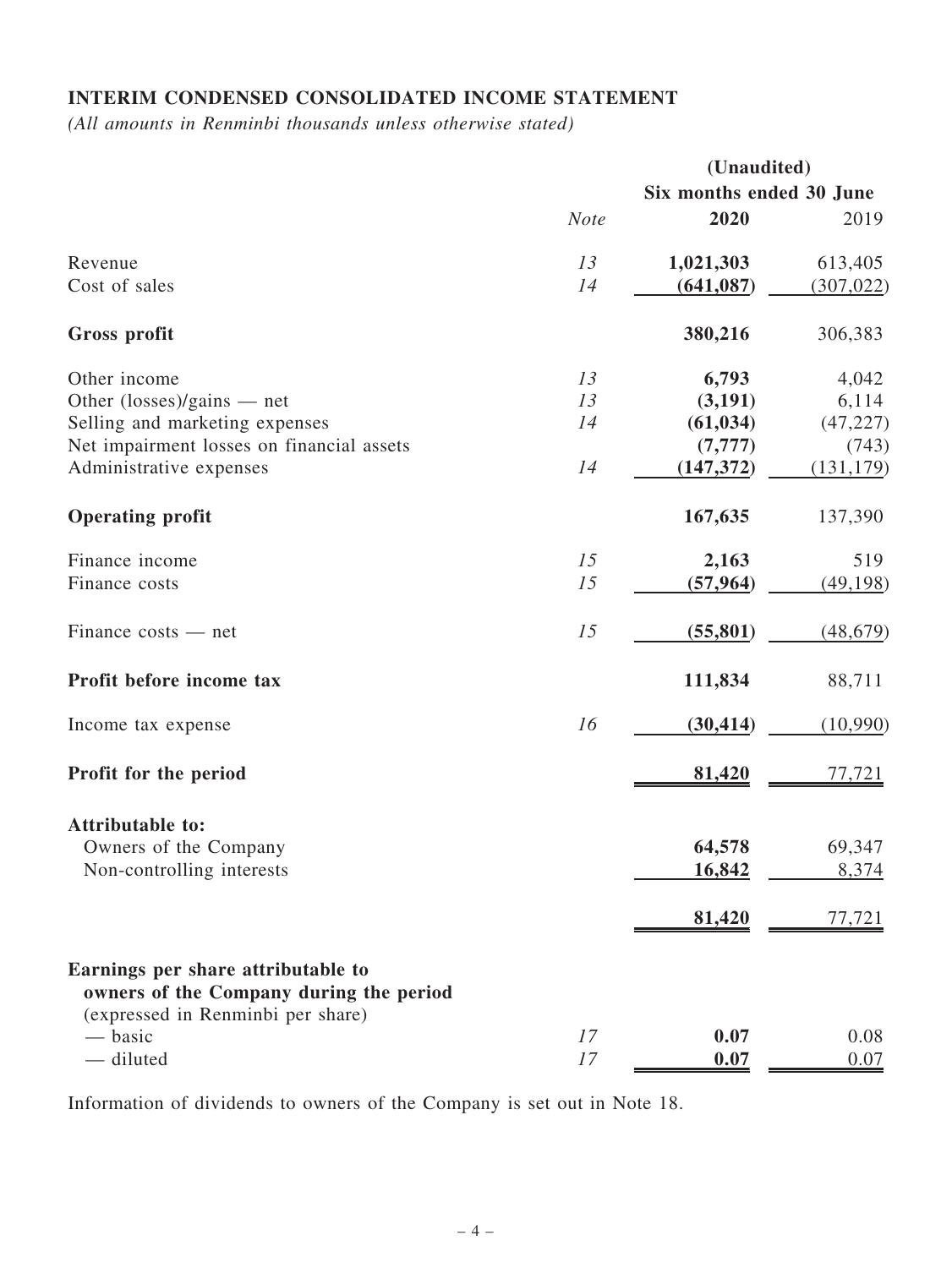## INTERIM CONDENSED CONSOLIDATED STATEMENT OF COMPREHENSIVE INCOME

(All amounts in Renminbi thousands unless otherwise stated)

|                                                                                             | (Unaudited)<br>Six months ended 30 June |         |  |
|---------------------------------------------------------------------------------------------|-----------------------------------------|---------|--|
|                                                                                             |                                         |         |  |
|                                                                                             | 2020                                    | 2019    |  |
| Profit for the period                                                                       | 81,420                                  | 77,721  |  |
| Other comprehensive income<br>Items that may be subsequently reclassified to profit or loss |                                         |         |  |
| Currency translation differences                                                            | (4, 491)                                | (2,730) |  |
| Total comprehensive income for the period                                                   | 76,929                                  | 74,991  |  |
| <b>Attributable to:</b>                                                                     |                                         |         |  |
| Owners of the Company                                                                       | 60,182                                  | 66,370  |  |
| Non-controlling interests                                                                   | 16,747                                  | 8,621   |  |
| Total comprehensive income for the period                                                   | 76,929                                  | 74,991  |  |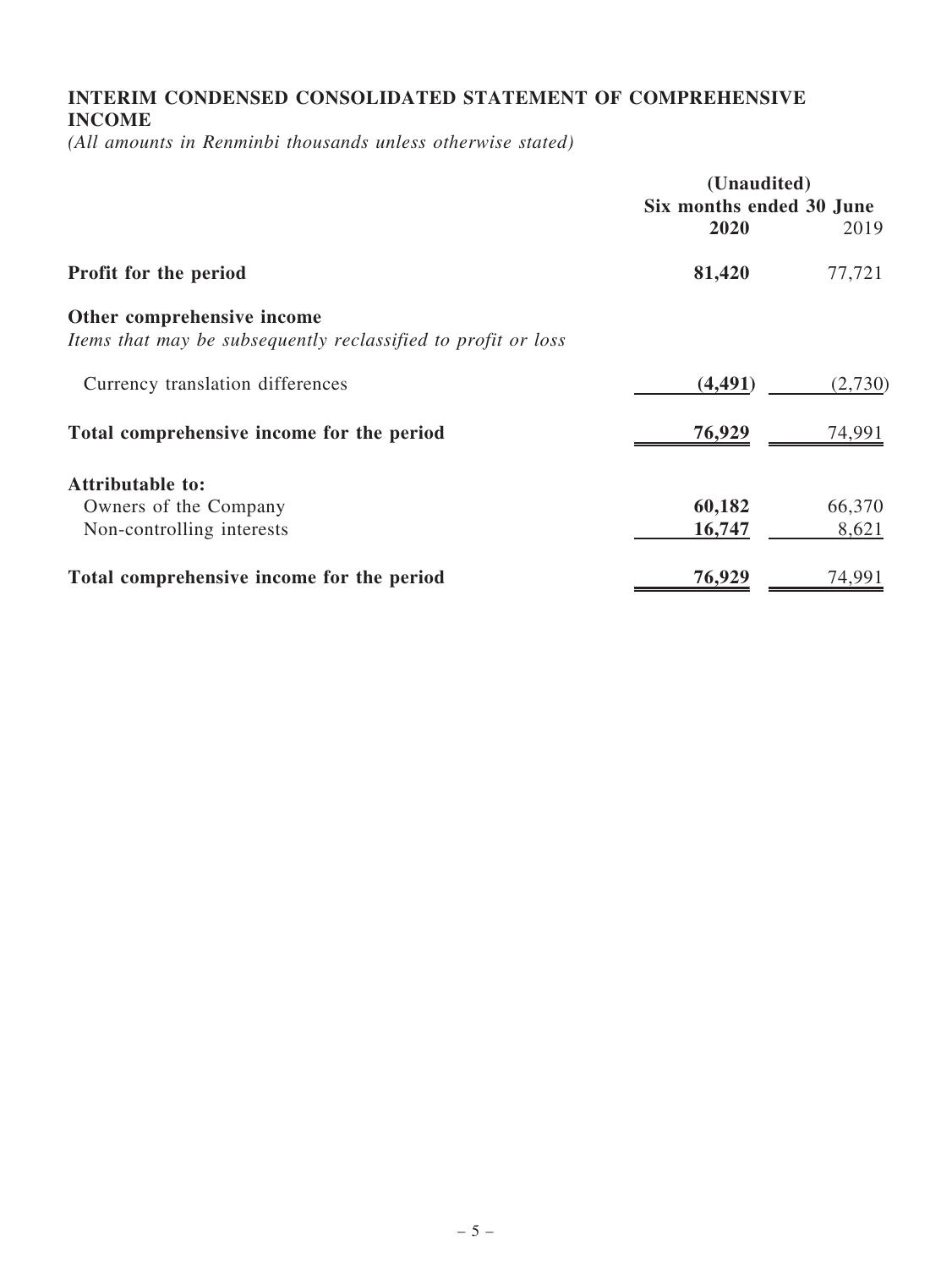#### Notes:

#### 1. GENERAL INFORMATION

China Boton Group Company Limited (previously known as China Flavors and Fragrances Company Limited) (the ''Company'') and its subsidiaries (together, the ''Group'') are principally engaged in trading, manufacturing and selling of extracts, flavors and fragrances in the People's Republic of China (the ''PRC''), and starting in 2016, penetrating into the market of e-cigarettes and e-cigarette-related products, which are sold by tobacco companies, independent e-cigarette makers and other customers under different brands to consumers in over 20 countries with major markets in the United States of America and European Union. The Company was incorporated in the Cayman Islands on 9 March 2005 as an exempted company with limited liability under the Companies Law, Cap. 22 (Law 3 of 1961, as consolidated and revised) of the Cayman Islands. The address of its registered office is Cricket Square, Hutchins Drive, P.O. Box 2681, Grand Cayman KY1-1111, Cayman Islands.

On 9 December 2005, shares of the Company were listed on The Stock Exchange of Hong Kong Limited.

These unaudited interim condensed consolidated financial statements are presented in thousands of units of Renminbi (RMB'000), unless otherwise stated.

These unaudited interim condensed consolidated financial statements have been approved for issue by the Board of Directors (the ''Board'') of the Company on 21 August 2020.

These interim condensed consolidated financial statements have not been audited.

### 2. BASIS OF PREPARATION

These unaudited interim condensed consolidated financial statements for the six months ended 30 June 2020 (the ''Period'') have been prepared in accordance with Hong Kong Accounting Standard 34 ''Interim Financial Reporting'' issued by Hong Kong Institute of Certified Public Accountants. These unaudited interim condensed consolidated financial statements should be read in conjunction with the annual financial statements for the year ended 31 December 2019 (the "2019 Financial Statements"), which have been prepared in accordance with Hong Kong Financial Reporting Standards (''HKFRSs'').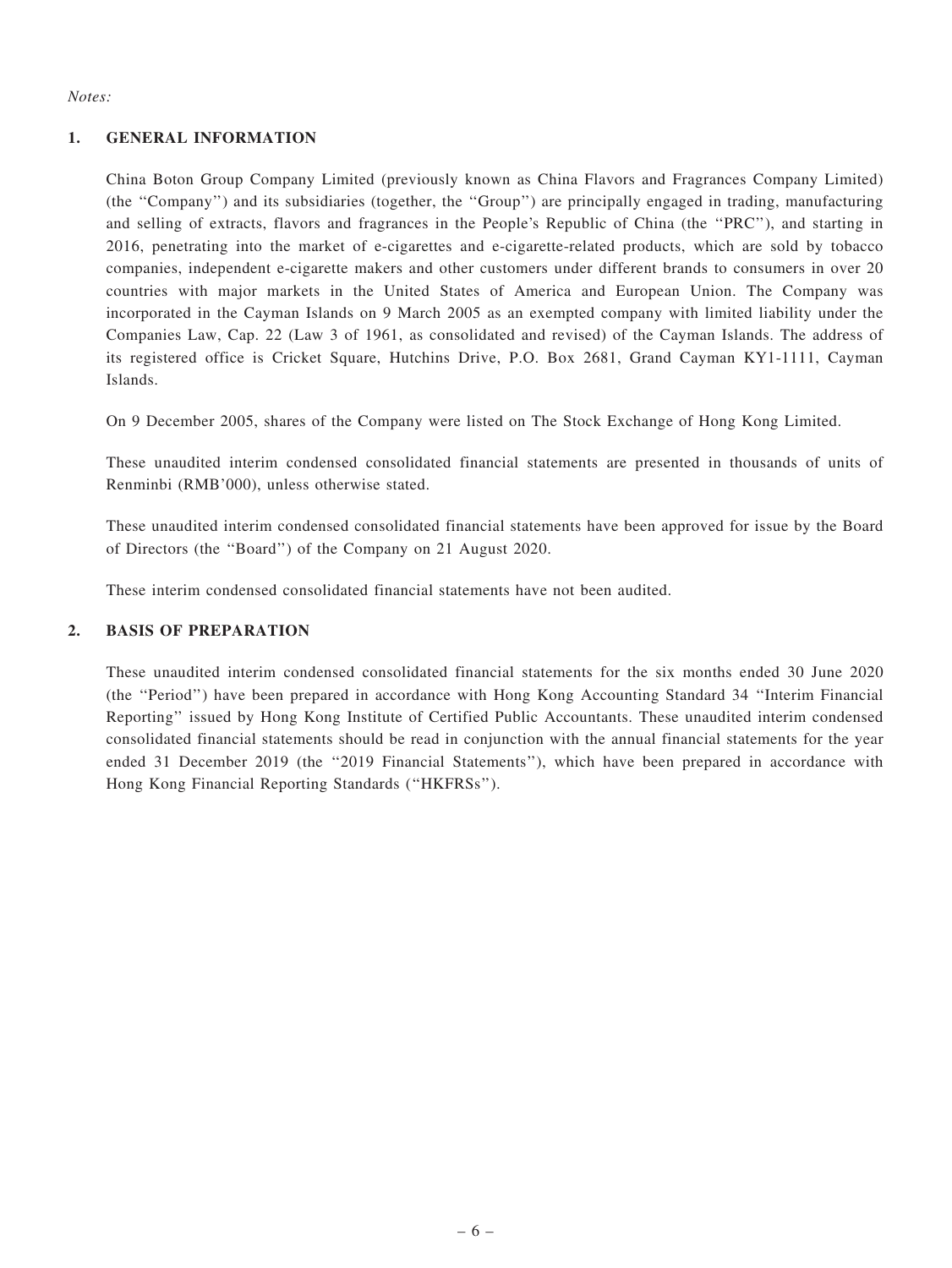#### 3. ACCOUNTING POLICIES

#### 3.1 New and amended standards adopted by the Group

A number of new or amended standards became applicable for the current reporting period. The Group did not have to change its accounting policies or make retrospective adjustments as a result of adopting these standards.

- (a) Definition of Material amendments to HKAS 1 and HKAS 8
- (b) Definition of a Business amendments to HKFRS 3
- (c) Revised Conceptual Framework for Financial Reporting
- (d) COVID-19-Related Rent Concessions Amendments to HKFRS16
- (e) Interest Rate Benchmark Reform amendments to HKFRS 9, HKAS 39 and HKFRS 7.

#### 3.2 Impact of standards issued but not yet applied by the Group

|                                       |                                                                                          | <b>Effective for</b><br>annual periods<br>beginning<br>on or after |
|---------------------------------------|------------------------------------------------------------------------------------------|--------------------------------------------------------------------|
| Amendments to HKFRS 10<br>and HKAS 28 | Sale or Contribution of Assets between an<br>Investor and its Associate or Joint Venture | The effective date has<br>now been deferred                        |
| <b>HKFRS 17</b>                       | <b>Insurance Contracts</b>                                                               | 1 January 2021                                                     |

The Group is in the process of making an assessment of the impact of these new and revised HKFRS upon initial application. So far the Group has identified no aspects of the new and revised standards and interpretations that are expected to have significant financial impact on the Group's performance and position.

#### 4. ESTIMATES

The preparation of interim condensed consolidated financial statements requires management to make judgements, estimates and assumptions that affect the application of accounting policies and the reported amounts of assets and liabilities, income and expense. Actual results may differ from these estimates.

In preparing these interim condensed consolidated financial statements, the significant judgements made by management in applying the Group's accounting policies and the key sources of estimation uncertainty were the same as those that applied to the consolidated financial statements for the year ended 31 December 2019.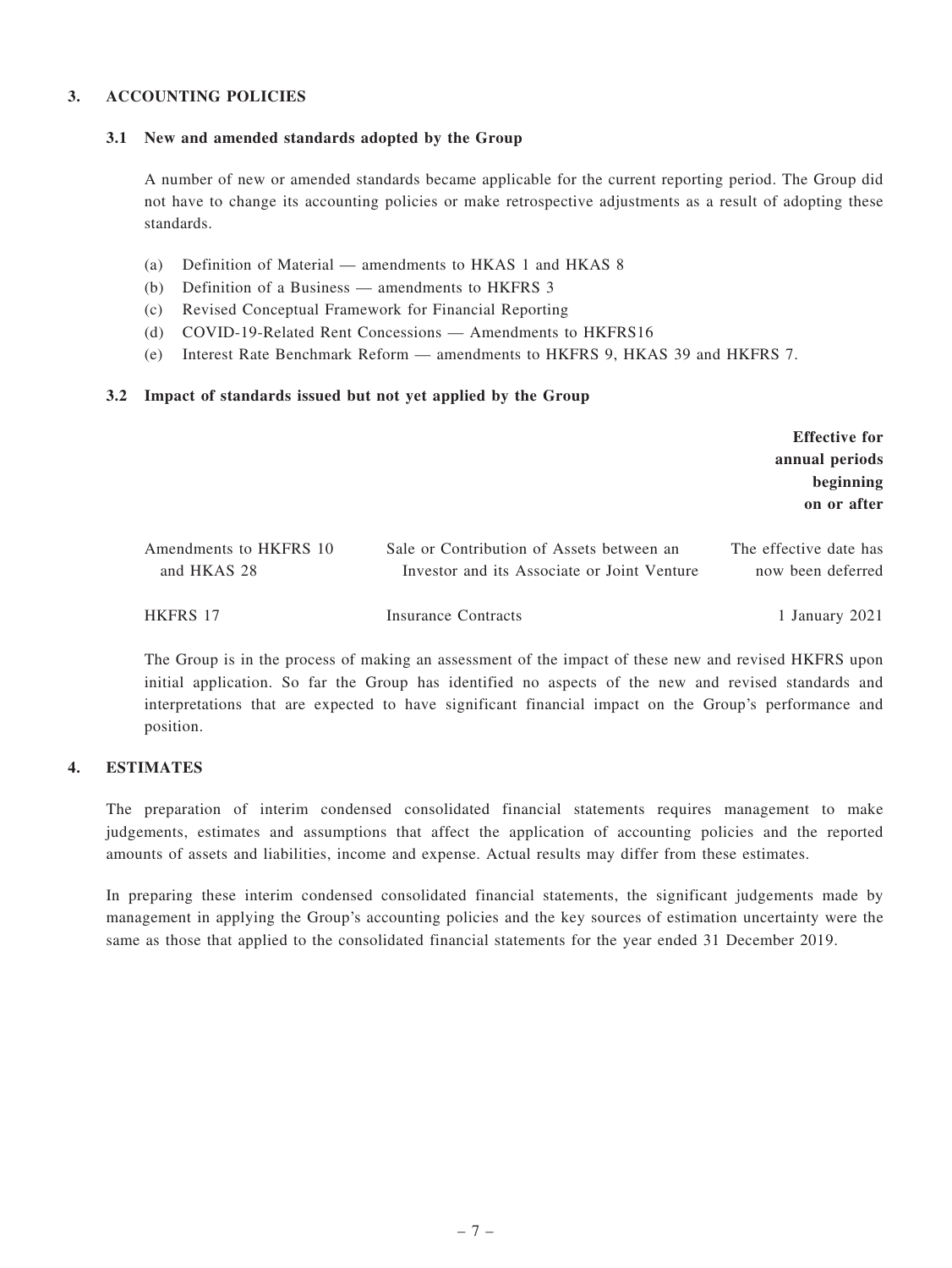#### 5. FINANCIAL RISK MANAGEMENT

The Group's activities expose it to a variety of financial risk: market risk (including currency risk, fair value interest rate risk, cash flow interest rate risk and price risk), credit risk and liquidity risk.

The interim condensed consolidated financial statements do not include all financial risk management information and disclosures required in the annual financial statements, and should be read in conjunction with the Group's annual financial statements for the year ended 31 December 2019.

#### 6. REVENUE AND SEGMENT INFORMATION

The Group considers the business from product perspective. The Group is organised into five segments: flavor enhancers, food flavors, fine fragrances, healthcare products and investment properties.

The Group assesses the performance of the segments based on the profit before income tax.

The segment information for the six months ended 30 June 2020 is presented below.

|                                                                                           | Flavor<br>enhancers | Food<br>flavors   | <b>Fine</b><br>fragrances | Healthcare<br>products | Investment        | properties Unallocated | <b>Total</b><br>segments |
|-------------------------------------------------------------------------------------------|---------------------|-------------------|---------------------------|------------------------|-------------------|------------------------|--------------------------|
| Segment revenue —<br>sales of goods                                                       | 332,319             | 70,499            | 73,325                    | 530,628                |                   |                        | 1,006,771                |
| Segment revenue -<br>rental income                                                        |                     |                   |                           |                        | 16,690            |                        | 16,690                   |
| Inter-segment revenue                                                                     | (2, 158)            |                   |                           |                        |                   |                        | (2, 158)                 |
| Revenue from external<br>customers                                                        | 330,161             | 70,499            | 73,325                    | 530,628                | 16,690            |                        | 1,021,303                |
| Timing of revenue recognition<br>At a point in time<br>Over time                          | 330,161             | 70,499            | 73,325                    | 530,628                | 16,690            |                        | 1,004,613<br>16,690      |
| Other income                                                                              | 9,097               | 118               | 99                        | 2,481                  | (5,274)           | 272                    | 6,793                    |
| Other $(\text{losses})/\text{gains}$ — net<br>Operating profit/(loss)                     | 1,522<br>126,352    | 22,719            | 6,960                     | (13)<br>20,822         | (4,700)<br>4,126  | (13, 344)              | (3,191)<br>167,635       |
| Finance income                                                                            |                     | 115               | 95                        | 255                    |                   | 1,698                  | 2,163                    |
| Finance costs                                                                             | (28, 856)           | (992)             | (1, 475)                  | (1,309)                |                   | (25, 332)              | (57, 964)                |
| $Finance \ costs - net$                                                                   | (28, 856)           | (877)             | (1,380)                   | (1,054)                |                   | (23, 634)              | (55, 801)                |
| Profit/(loss) before income tax<br>Income tax expense                                     | 97,496<br>(11, 825) | 21,842<br>(4,265) | 5,580<br>(1, 108)         | 19,768<br>(9,048)      | 4,126<br>(2, 197) | (36,978)<br>(1,971)    | 111,834<br>(30, 414)     |
| Profit/(loss) for the period                                                              | 85,671              | 17,577            | 4,472                     | 10,720                 | 1,929             | (38, 949)              | 81,420                   |
| Depreciation and amortisation<br>Net impairment losses/                                   | 34,902              | 2,594             | 2,564                     | 11,217                 |                   | 9,825                  | 61,102                   |
| (reversal of net impairment<br>losses) on financial assets<br>Provision for write-down of | (3,297)             | (42)              | (42)                      | 11,158                 |                   |                        | 7,777                    |
| inventories                                                                               | 621                 | 715               | 744                       | 9,565                  |                   |                        | 11,645                   |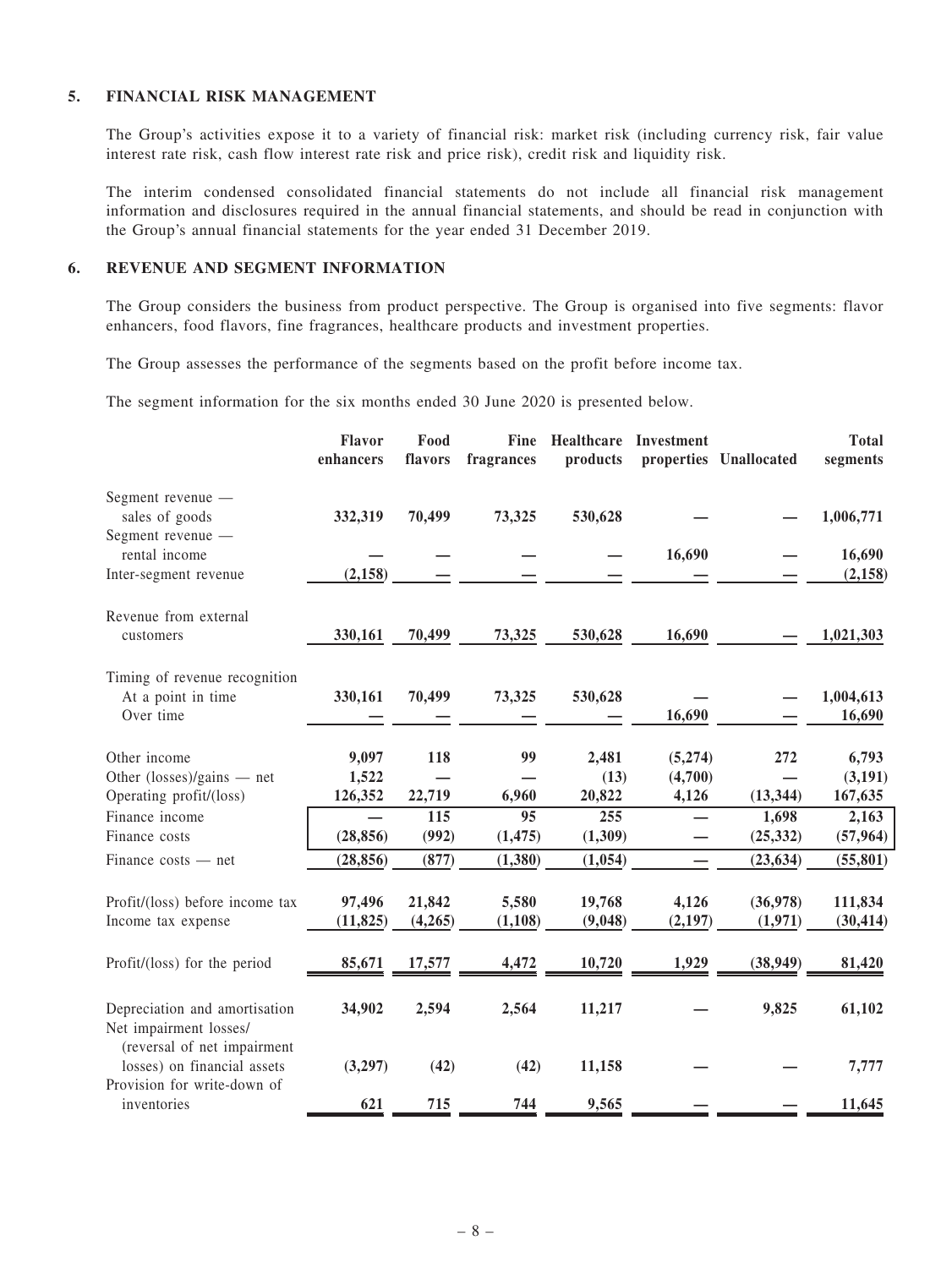The segment information for the six months ended 30 June 2019 is presented below.

|                                                     | Flavor    | Food     | Fine       | Healthcare | Investment |             | Total     |
|-----------------------------------------------------|-----------|----------|------------|------------|------------|-------------|-----------|
|                                                     | enhancers | flavors  | fragrances | products   | properties | Unallocated | segments  |
|                                                     |           |          |            |            |            |             |           |
| Segment revenue -                                   |           |          |            |            |            |             |           |
| sales of goods                                      | 274,154   | 63,697   | 60,713     | 200,916    |            |             | 599,480   |
| Segment revenue -                                   |           |          |            |            |            |             |           |
| rental income                                       |           |          |            |            | 14,402     |             | 14,402    |
| Inter-segment revenue                               | (477)     |          |            |            |            |             | (477)     |
|                                                     |           |          |            |            |            |             |           |
| Revenue from external                               |           |          |            |            |            |             |           |
| customers                                           | 273,677   | 63,697   | 60,713     | 200,916    | 14,402     |             | 613,405   |
|                                                     |           |          |            |            |            |             |           |
| Timing of revenue recognition<br>At a point in time | 273,677   | 63,697   | 60,713     | 200,916    |            |             | 599,003   |
| Over time                                           |           |          |            |            | 14,402     |             | 14,402    |
|                                                     |           |          |            |            |            |             |           |
| Other income                                        | 4,237     | 24       | 23         | (283)      |            | 41          | 4,042     |
| Other gains $-$ net                                 |           |          |            | 14         | 6,100      |             | 6,114     |
| Operating profit/(loss)                             | 72,216    | 16,088   | (924)      | 37,908     | 17,187     | (5,085)     | 137,390   |
| Finance income                                      | $\equiv$  | 121      | 115        | 32         |            | 251         | 519       |
| Finance costs                                       | (997)     | (93)     | (88)       |            |            | (48, 020)   | (49, 198) |
| Finance costs — net                                 | (997)     | 28       | $27\,$     | 32         |            | (47, 769)   | (48, 679) |
|                                                     |           |          |            |            |            |             |           |
| Profit/(loss) before income tax                     | 71,219    | 16,116   | (897)      | 37,940     | 17,187     | (52, 854)   | 88,711    |
| Income tax (expense)/credit                         | (9,028)   | (2, 471) | 138        | (6, 130)   | (2,003)    | 8,504       | (10,990)  |
|                                                     |           |          |            |            |            |             |           |
| Profit/(loss) for the period                        | 62,191    | 13,645   | (759)      | 31,810     | 15,184     | (44,350)    | 77,721    |
|                                                     |           |          |            |            |            |             |           |
| Depreciation and amortisation                       | 34,168    | 3,115    | 3,004      | 14,737     |            | 10,285      | 65,309    |
| Net impairment losses/                              |           |          |            |            |            |             |           |
| (reversal of net impairment                         |           |          |            |            |            |             |           |
| losses) on financial assets                         | 644       | 146      | 140        | (187)      |            |             | 743       |
| Provision/(reversal of                              |           |          |            |            |            |             |           |
| provision) for write-down                           |           |          |            |            |            |             |           |
| of inventories                                      | (2)       | 63       | 60         |            |            |             | 121       |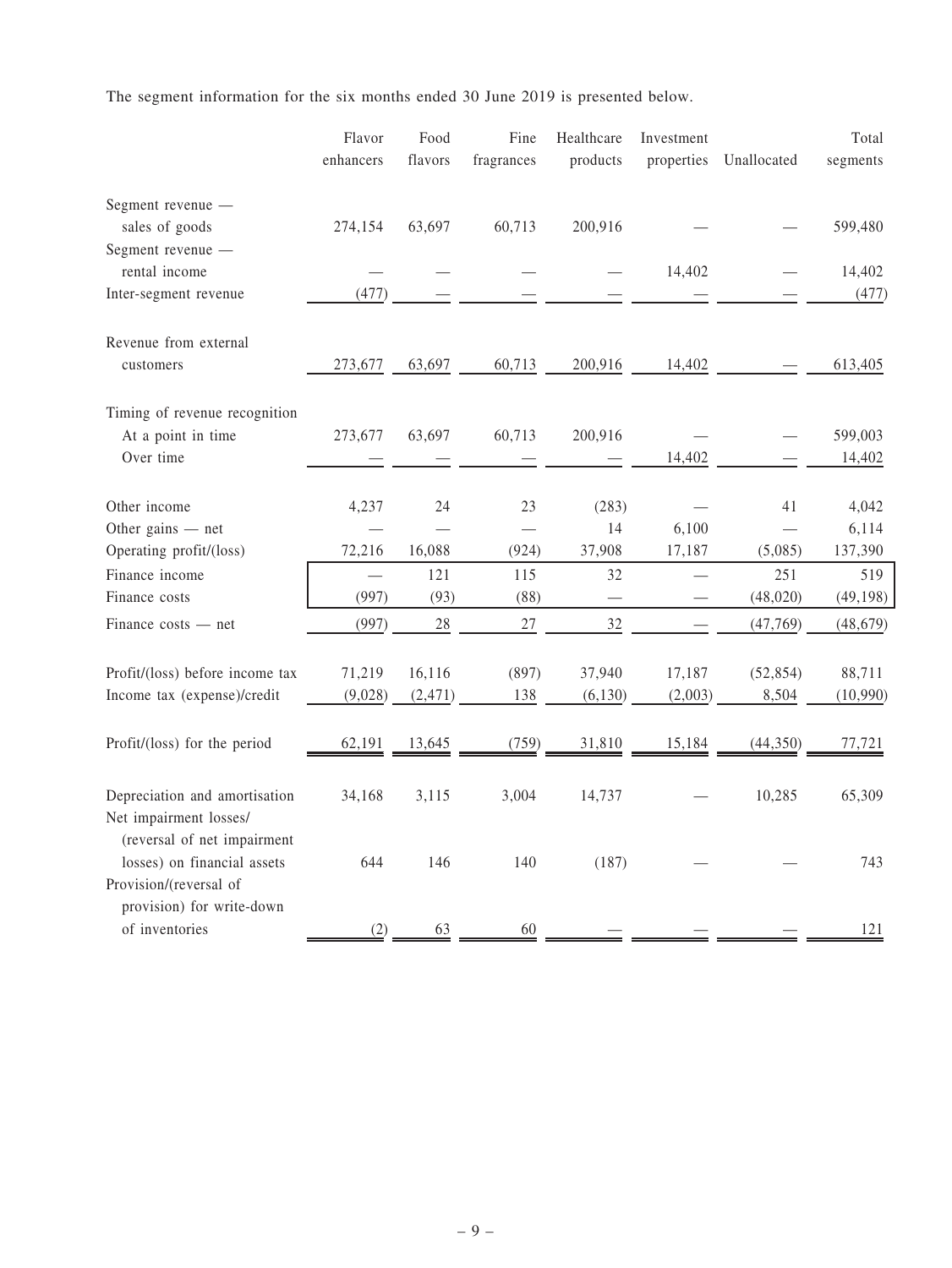### 7. LAND USE RIGHTS, PROPERTY, PLANT AND EQUIPMENT AND INTANGIBLE ASSETS

|                                              | Land use rights | Property, plant<br>and equipment | Intangible<br>assets |
|----------------------------------------------|-----------------|----------------------------------|----------------------|
| Six months ended 30 June 2020                |                 |                                  |                      |
| Opening net book amount as at 1 January 2020 |                 | 1,414,837                        | 1,918,439            |
| Additions                                    |                 | 65,555                           |                      |
| Disposals                                    |                 | (703)                            |                      |
| Depreciation and amortisation                |                 | (31, 230)                        | (24, 590)            |
| Closing net book amount as at 30 June 2020   |                 | 1,448,459                        | 1,893,849            |
| Six months ended 30 June 2019                |                 |                                  |                      |
| Net book amount as at 31 December 2018       |                 |                                  |                      |
| as originally presented                      | 82,043          | 1,156,400                        | 1,955,241            |
| Effects of the adoption of HKFRS 16          | (82,043)        |                                  |                      |
| Opening net book amount as at 1 January 2019 |                 | 1,156,400                        | 1,955,241            |
| Additions                                    | 10,917          | 97,300                           | 10,331               |
| Disposals                                    |                 | (74)                             |                      |
| Depreciation and amortisation                |                 | (36, 117)                        | (24, 910)            |
| Closing net book amount as at 30 June 2019   | 10,917          | 1,217,509                        | 1,940,662            |

#### 8. LEASES

### (a) Amounts recognised in the balance sheet

The interim condensed consolidated balance sheet shows the following amounts relating to leases:

|                            | As at   |             |  |
|----------------------------|---------|-------------|--|
|                            | 30 June | 31 December |  |
|                            | 2020    | 2019        |  |
| <b>Right-of-use assets</b> |         |             |  |
| Land use rights            | 89,903  | 91,160      |  |
| <b>Buildings</b>           | 24,542  | 27,673      |  |
| Vehicles                   | 379     | 480         |  |
|                            | 114,824 | 119,313     |  |
| <b>Lease liabilities</b>   |         |             |  |
| Current                    | 7,240   | 6,805       |  |
| Non-current                | 19,277  | 22,570      |  |
|                            | 26,517  | 29,375      |  |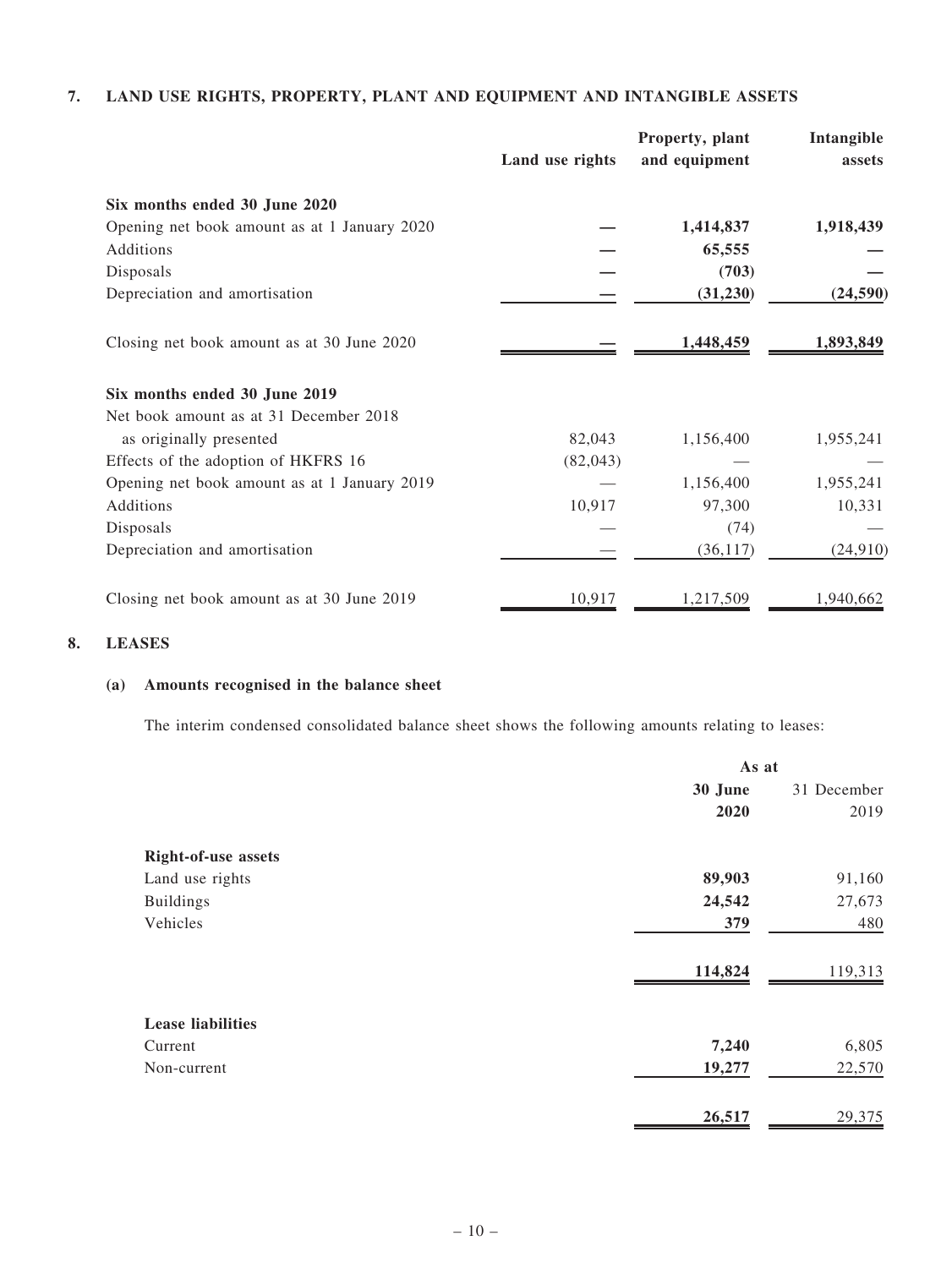### (b) Amounts recognised in the statement of profit or loss

The interim condensed consolidated statement of profit or loss shows the following amounts relating to leases:

|                                                                                                                                               | As at   |             |  |
|-----------------------------------------------------------------------------------------------------------------------------------------------|---------|-------------|--|
|                                                                                                                                               | 30 June | 31 December |  |
|                                                                                                                                               | 2020    | 2019        |  |
| Depreciation and amortisation charge of right-of-use assets:                                                                                  |         |             |  |
| Land use rights                                                                                                                               | 1,256   | 2,137       |  |
| <b>Buildings</b>                                                                                                                              | 3,920   | 6,615       |  |
| Vehicles                                                                                                                                      | 106     | 15          |  |
|                                                                                                                                               | 5,282   | 8,767       |  |
| Interest expenses (included in finance costs $-$ net) ( <i>Note</i> 15)<br>Expenses relating to short-term leases (included in cost of sales, | 883     | 968         |  |
| selling and marketing expenses and administrative expenses)                                                                                   |         |             |  |
| (Note 14)                                                                                                                                     | (2,521) | (1, 452)    |  |

### 9. TRADE AND OTHER RECEIVABLES

|                                             | As at             |           |             |
|---------------------------------------------|-------------------|-----------|-------------|
|                                             |                   | 30 June   | 31 December |
|                                             | <b>Note</b>       | 2020      | 2019        |
| Trade receivables                           | $\left( a\right)$ | 389,156   | 386,777     |
| Less: provision for impairment              |                   | (52, 994) | (45, 217)   |
| Trade receivables — net                     |                   | 336,162   | 341,560     |
| Bills receivable                            | (b)               | 58,017    | 75,685      |
| Prepayments                                 |                   | 278,457   | 220,240     |
| Advances to staff                           |                   | 3,621     | 6,119       |
| Staff benefit payments                      |                   | 488       | 844         |
| Other deposits                              |                   | 26,806    | 25,721      |
| Excess of input over output value added tax |                   | 8,072     | 5,294       |
| Others                                      |                   | 32,794    | 24,364      |
|                                             |                   | 744,417   | 699,827     |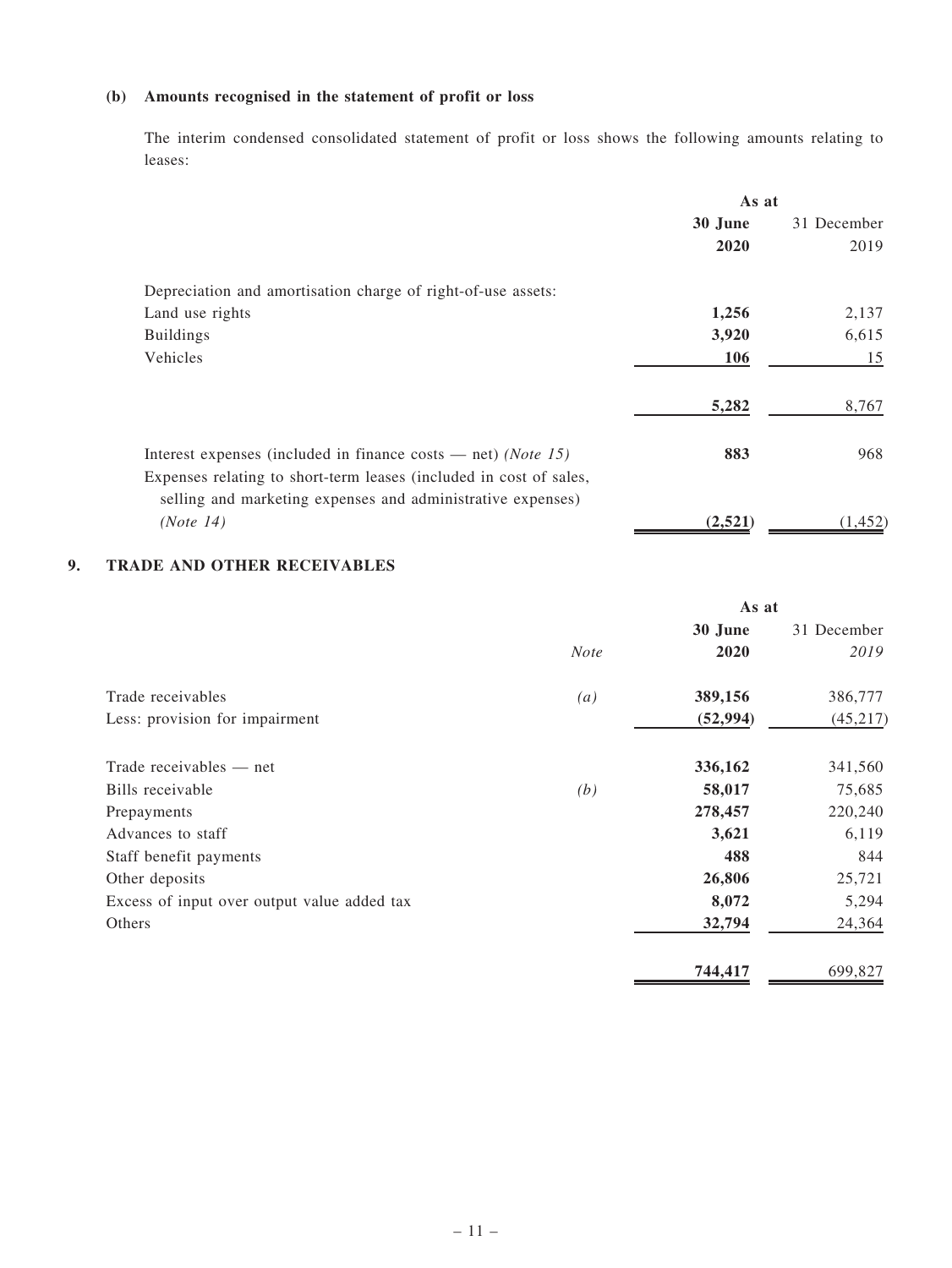(a) The credit period granted to customers is between 30 and 360 days. The ageing analysis of the trade receivables based on invoice date is as follows:

|                                                       | As at   |             |  |
|-------------------------------------------------------|---------|-------------|--|
|                                                       | 30 June | 31 December |  |
|                                                       | 2020    | 2019        |  |
| Current                                               | 329,877 | 201,167     |  |
| More than 1 day but not exceeding 90 days past due    | 35,563  | 73,685      |  |
| More than 90 days but not exceeding 360 days past due | 13,281  | 80,083      |  |
| More than 360 days past due                           | 10,435  | 31,842      |  |
|                                                       | 389,156 | 386,777     |  |

(b) Bills receivable are with maturity mainly between 30 and 150 days.

The carrying amounts of trade and other receivables are mainly demonstrated in RMB and approximate their fair value.

### 10. SHARE CAPITAL

Movements of the share capital are as follows:

|                                                                                  | Issued and fully paid<br><b>Number</b> |           |                |
|----------------------------------------------------------------------------------|----------------------------------------|-----------|----------------|
|                                                                                  |                                        | of shares |                |
|                                                                                  | <b>Note</b>                            | (1000)    | <b>RMB'000</b> |
| As at 1 January 2019                                                             |                                        | 861,681   | 81,698         |
| Issue of shares — final scrip dividends                                          |                                        | 12,292    | 1,081          |
| Issue of shares — Conversion of perpetual subordinated<br>convertible securities |                                        | 22,302    | 1,914          |
| As at 30 June 2019                                                               |                                        | 896,275   | 84,693         |
| As at 1 January 2020                                                             |                                        | 896,275   | 84,693         |
| Issue of shares — Conversion of perpetual subordinated<br>convertible securities | (b)                                    | 184,237   | 16,829         |
| As at 30 June 2020                                                               |                                        | 1,080,512 | 101,522        |

Notes:

(a) All shares issued have the same rights as the other shares in issue.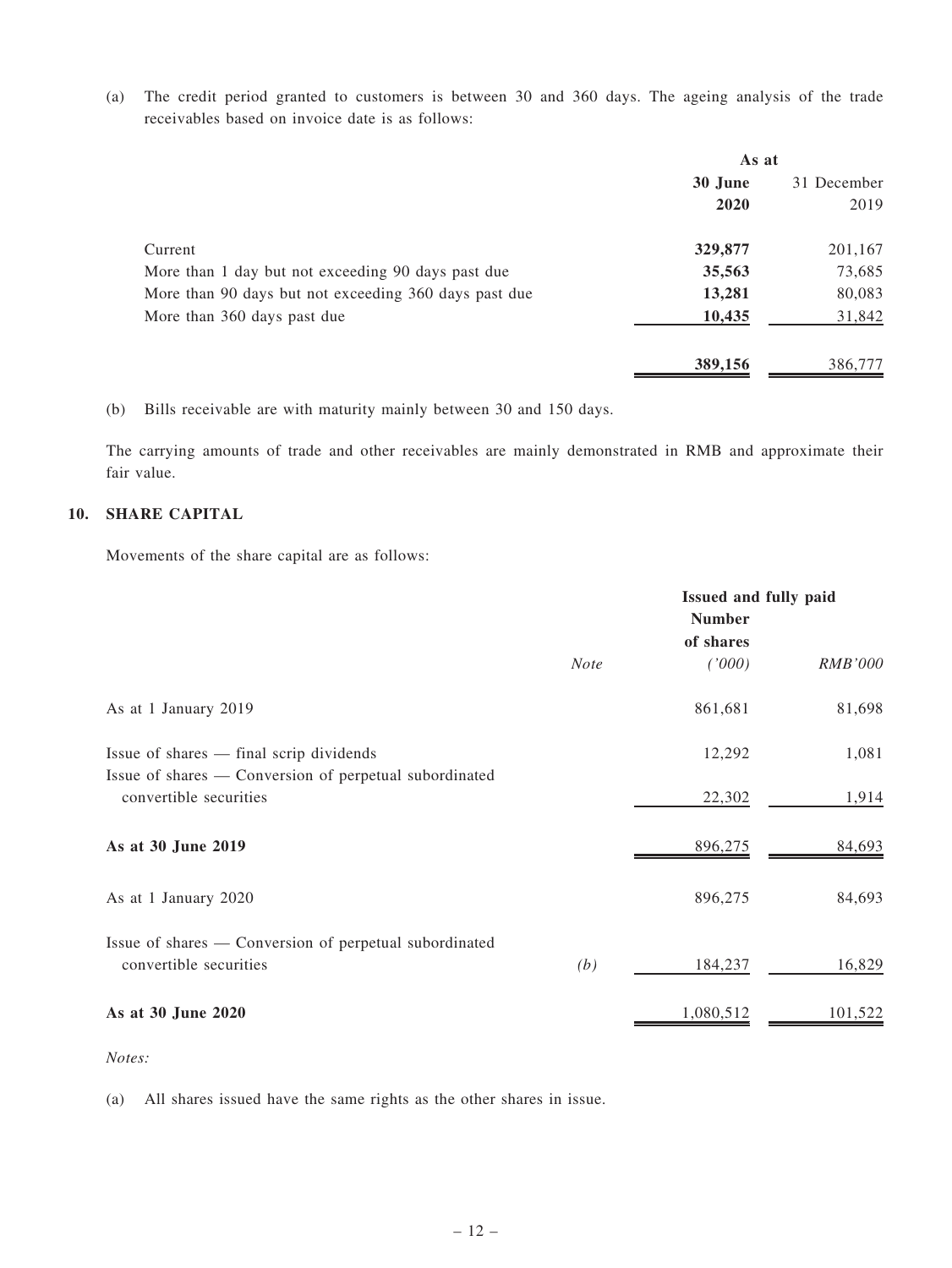(b) The Company issued perpetual subordinated convertible securities (''PSCS'') on 15 August 2016 to Shenzhen Huiji Company Limited, Shenzhen Da Herong Spice Company Limited, Guangzhou Fangyuan Spice Company Limited, Hainan Central South Island Spice and Fragrance Company Limited (collectively ''Four Businesses''), respectively as part of the purchase consideration for acquisition of the Four Businesses. The PSCS is convertible into 378,544,000 shares of the Company at an initial conversion price of HKD3.00 per share.

The PSCS constitutes direct, unsecured and subordinated obligations of the Company and rank pari passu without any preference or priority among themselves. In the event of the winding-up of the Company, the rights and claims of the PSCS holder(s) shall: (a) rank ahead of those persons whose claims are in respect of any class of share capital of the Company; and (b) be subordinated in right of payment to the claims of all other present and future senior and subordinated creditors of the Company.

The PSCS has no maturity date and does not confer a right to receive distributions.

As at 1 January 2020, out of the 184,237,332 shares to be allotted and issued by the Company upon conversion of the PSCS at the initial conversion price, a total 184,237,332 shares were converted during the Period.

#### 11. BORROWINGS

|                      |             | As at     |             |
|----------------------|-------------|-----------|-------------|
|                      |             | 30 June   | 31 December |
|                      | <b>Note</b> | 2020      | 2019        |
| Non-current          |             |           |             |
| Secured bank loans   | (a)         | 902,537   | 893,953     |
| Unsecured bank loans |             | 1,727     | 2,158       |
|                      |             | 904,264   | 896,111     |
| <b>Current</b>       |             |           |             |
| Secured bank loans   | (a)         | 164,761   | 429,590     |
| Unsecured bank loans |             | 325,241   | 174,349     |
|                      |             | 490,002   | 603,939     |
| Total borrowings     |             | 1,394,266 | 1,500,050   |

<sup>(</sup>a) As at 30 June 2020, borrowings amounting to approximately RMB1,067,298,000 (31 December 2019: RMB1,323,543,000) were secured by pledge of equity interests in some subsidiaries, Phase 1 Workshop and Phase 2 Building of Shenzhen Boton Flavors and Fragrances Co., Ltd., right-of-use assets of Dongguan Boton Flavors and Fragrances Co., Ltd. and investment properties of the Group.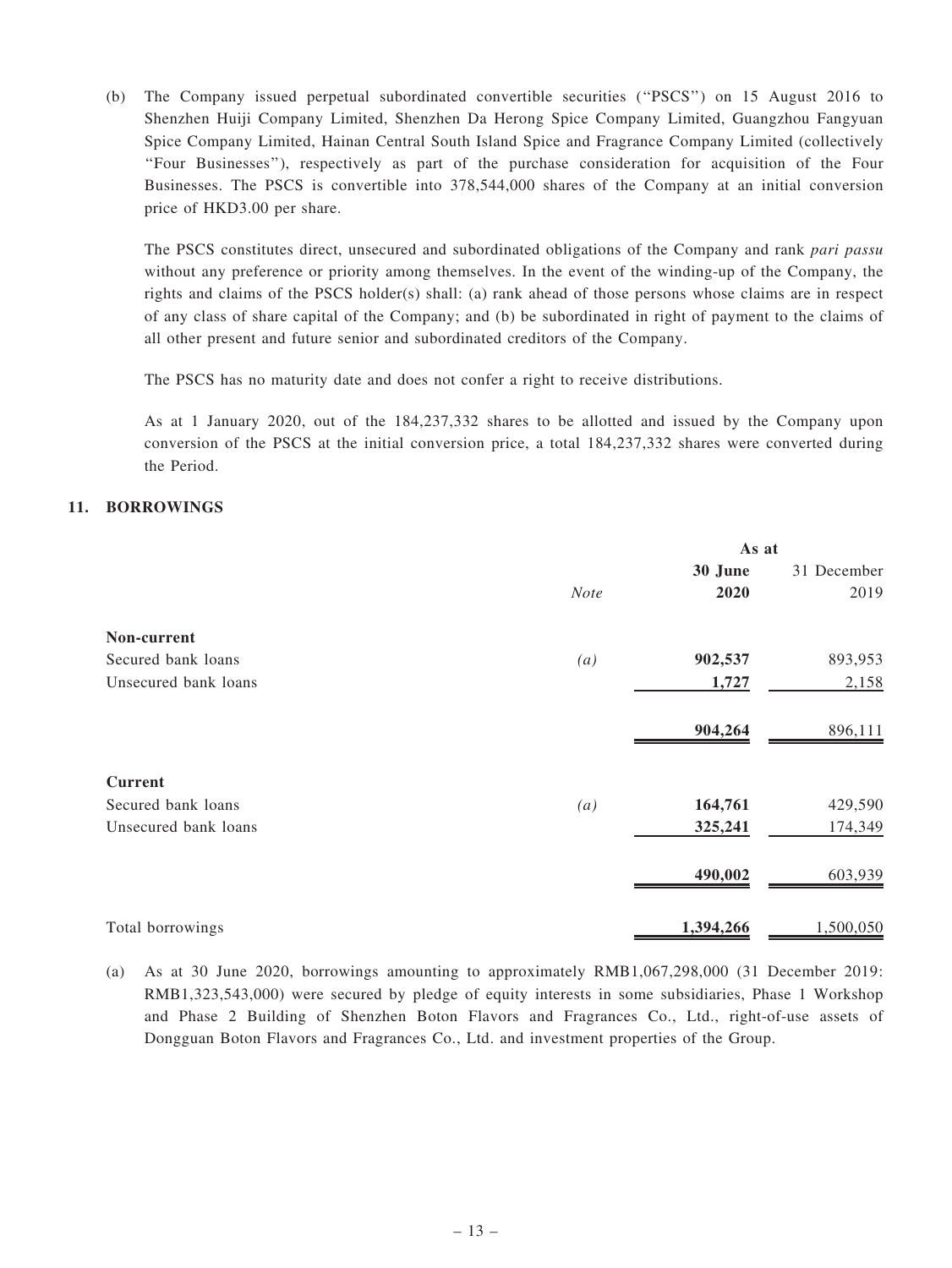(b) The carrying amounts of the borrowings were denominated in the following currencies:

|                       | As at     |             |
|-----------------------|-----------|-------------|
|                       | 30 June   | 31 December |
|                       | 2020      | 2019        |
| <b>RMB</b>            | 871,048   | 821,827     |
| Hong Kong dollars     | 523,218   | 576,110     |
| United States dollars |           | 102,113     |
|                       | 1,394,266 | 1,500,050   |

### 12. TRADE AND OTHER PAYABLES

|                                                      |             | As at      |             |
|------------------------------------------------------|-------------|------------|-------------|
|                                                      |             | 30 June    | 31 December |
|                                                      | <b>Note</b> | 2020       | 2019        |
| Trade payables                                       | (a)         | 293,927    | 293,524     |
| Payables for business combinations                   |             | 287,163    | 301,154     |
| Interest payable                                     |             | 12,511     | 13,740      |
| Other taxes payable                                  |             | 12,648     | 29,368      |
| Accrued expenses                                     |             | 14,822     | 10,890      |
| Salaries payable                                     |             | 24,965     | 42,613      |
| Dividends payable to non-controlling interests       |             | 37,600     | 37,600      |
| Notes payable                                        |             | 20,000     |             |
| Payables for additions of right-of-use assets        |             | 34,684     | 34,684      |
| Other payables                                       |             | 62,283     | 59,570      |
|                                                      |             | 800,603    | 823,143     |
| Less: non-current portion — long-term other payables |             |            |             |
| (Other non-current liabilities)                      |             | (287, 163) | (301, 154)  |
| Current portion                                      |             | 513,440    | 521,989     |

(a) The ageing analysis of the trade payables based on invoice date is as follows:

|                | As at   |             |
|----------------|---------|-------------|
|                | 30 June | 31 December |
|                | 2020    | 2019        |
| Up to 3 months | 203,923 | 201,398     |
| 3 to 6 months  | 36,654  | 27,150      |
| 6 to 12 months | 16,217  | 22,265      |
| Over 12 months | 37,133  | 42,711      |
|                | 293,927 | 293,524     |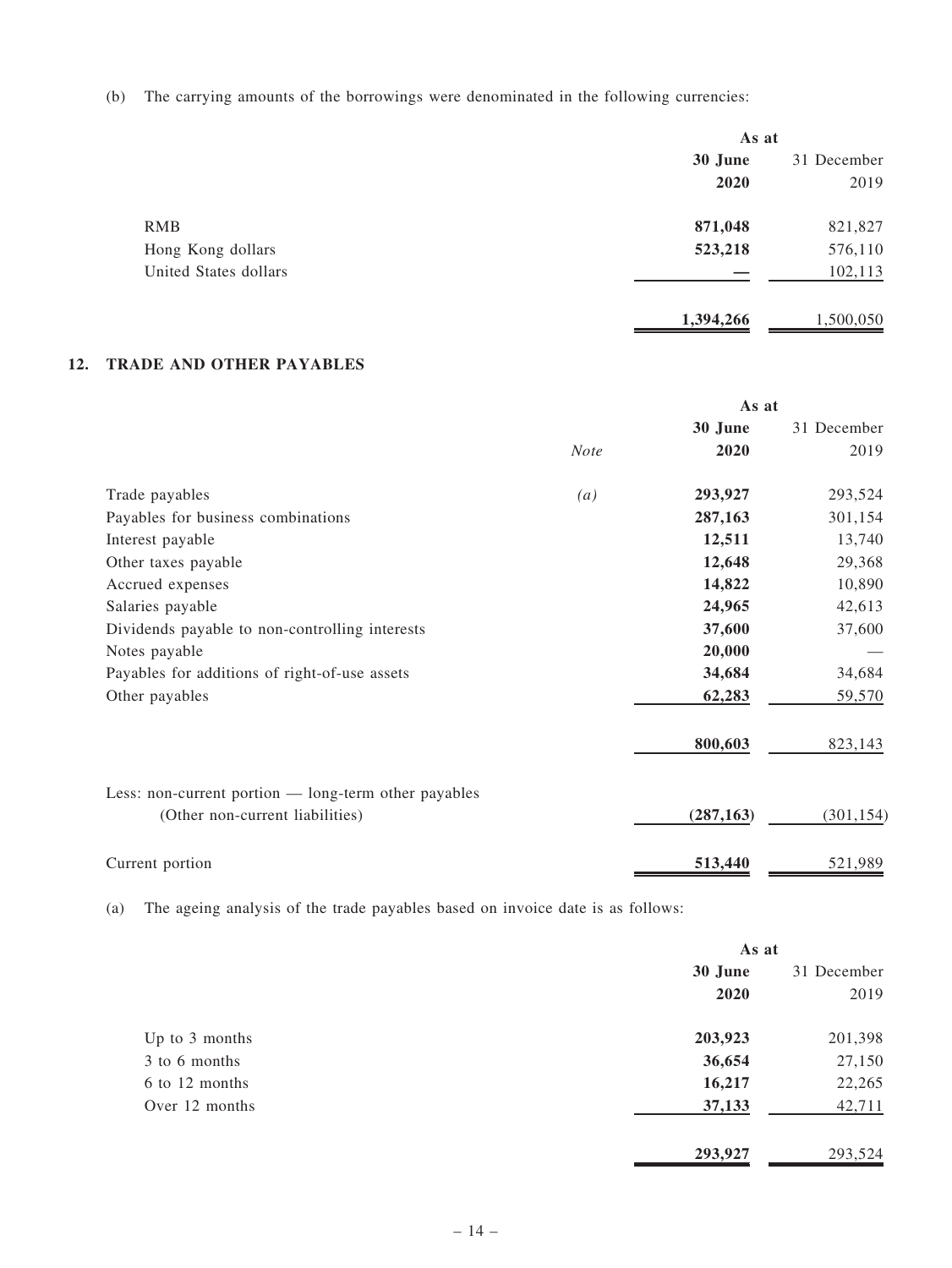### 13. REVENUE, OTHER INCOME AND OTHER (LOSSES)/GAINS — NET

The Group is principally engaged in trading, manufacturing and selling of extracts, flavors and fragrances. Revenue consists of sales of extracts, flavors, fragrances, healthcare products and rental on investment properties. Revenue, other income and other losses — net recognised for the six months ended 30 June 2020 were as follows:

|                                                    | Six months ended 30 June |         |
|----------------------------------------------------|--------------------------|---------|
|                                                    | 2020                     | 2019    |
| Revenue                                            |                          |         |
| Sales of goods                                     | 1,004,613                | 599,003 |
| Rental income                                      | 16,690                   | 14,402  |
|                                                    | 1,021,303                | 613,405 |
| Other income                                       |                          |         |
| Government grants                                  | 5,000                    | 4,042   |
| Others                                             | 1,793                    |         |
|                                                    | 6,793                    | 4,042   |
| Other (losses)/gains - net                         |                          |         |
| Fair value (losses)/gains on investment properties | (4,700)                  | 6,100   |
| Others                                             | 1,509                    | 14      |
|                                                    | (3, 191)                 | 6,114   |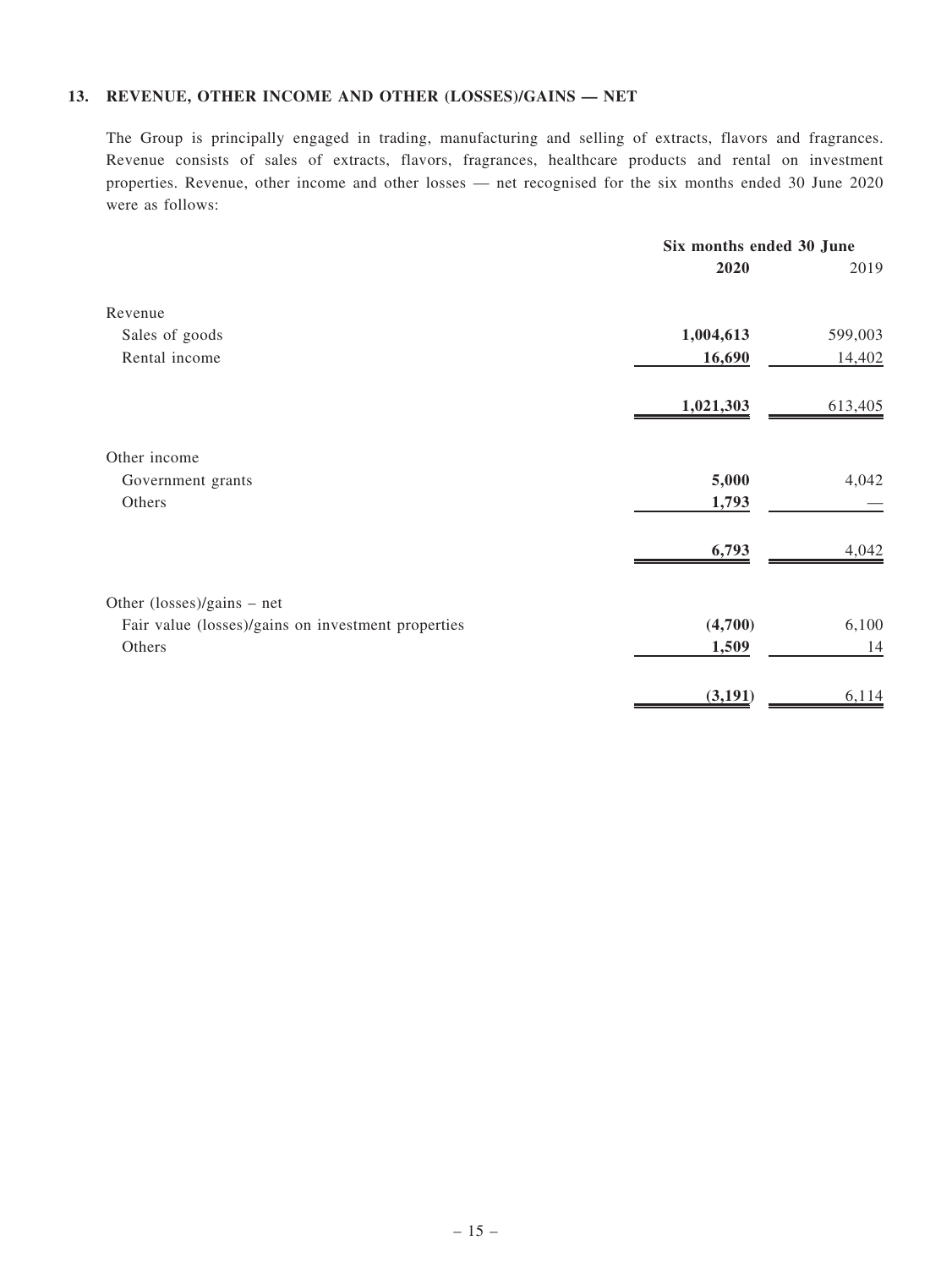## 14. EXPENSES BY NATURE

Expenses included in cost of sales, selling and marketing expenses and administrative expenses are analysed as follows:

|                                                                      | Six months ended 30 June |          |
|----------------------------------------------------------------------|--------------------------|----------|
|                                                                      | 2020                     | 2019     |
| Depreciation and amortisation                                        | 61,102                   | 65,309   |
| Employee benefit expenses, excluding amount included in research and |                          |          |
| development and share option expenses                                | 112,123                  | 79,917   |
| Changes in inventories of finished goods and work in progress        | 20,931                   | (5, 333) |
| Raw materials and consumables used                                   | 544,507                  | 259,296  |
| Provision for write-down of inventories                              | 11,645                   | 121      |
| Operating lease payments                                             | 2,521                    | 508      |
| Transportation and traveling expenses                                | 9,480                    | 8,922    |
| Advertising cost                                                     | 23,180                   | 12,800   |
| Research and development costs                                       |                          |          |
| - Employee benefit expenses                                          | 14,258                   | 9,462    |
| — Others                                                             | 9,163                    | 13,945   |
| Consulting expenses                                                  | 9,214                    | 6,402    |
| Entertainment expenses                                               | 2,579                    | 4,795    |
| Office expenses                                                      | 9,792                    | 11,569   |
| Other expenses                                                       | 18,998                   | 17,715   |
| Total                                                                | 849,493                  | 485,428  |

### 15. FINANCE COSTS — NET

|                                 | Six months ended 30 June |           |
|---------------------------------|--------------------------|-----------|
|                                 | 2020                     | 2019      |
| Finance income                  |                          |           |
| — Interest income               | 2,163                    | 519       |
| Finance costs                   |                          |           |
| - Interest on borrowings        | (54, 714)                | (47,909)  |
| — Interest on lease liabilities | (883)                    | (968)     |
| - Exchange losses               | (2, 367)                 | (321)     |
|                                 | (57, 964)                | (49, 198) |
| $Finance \; costs$ — net        | (55, 801)                | (48, 679) |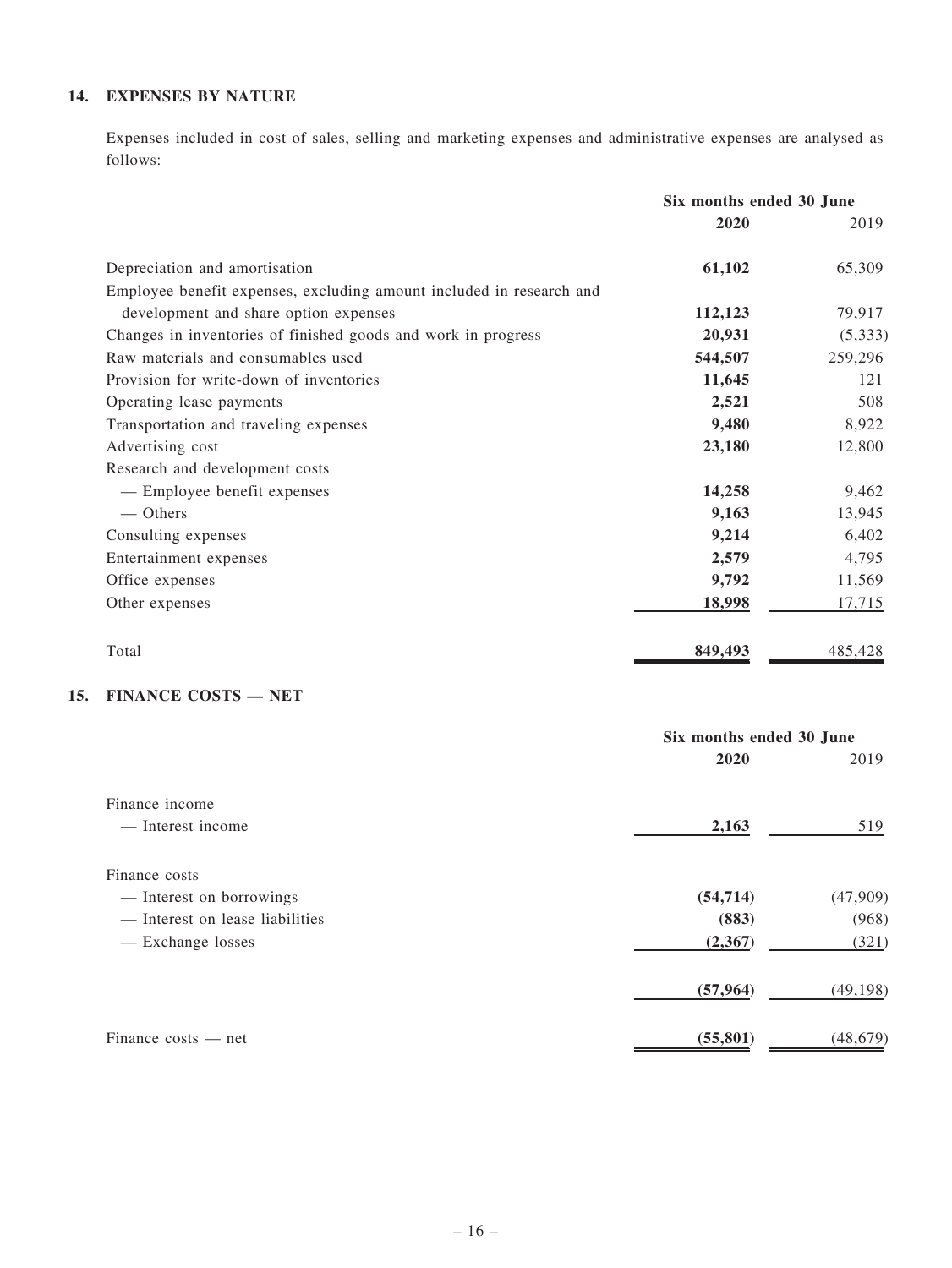#### 16. INCOME TAX EXPENSE

The amount of taxation charged to the interim condensed consolidated income statement represents:

|                     |         | Six months ended 30 June |  |
|---------------------|---------|--------------------------|--|
|                     | 2020    | 2019                     |  |
| Current income tax  | 34,435  | 20,534                   |  |
| Deferred income tax | (4,021) | (9, 544)                 |  |
| Total               | 30,414  | 10,990                   |  |

- (a) No provision for profits tax in the British Virgin Islands, the Cayman Islands and Hong Kong was made as the Group has no income assessable for profits tax for the six months period ended 30 June 2020 in those jurisdictions.
- (b) Pursuant to the corporate income tax law effective from 1 January 2008, the subsidiaries of the Group established in the PRC are subject to income tax at a rate of 25% unless preferential rates are applicable.

Shenzhen Boton Flavors and Fragrances Co., Ltd., a major subsidiary of the Group, was qualified as High/ New Technology Enterprises, and accordingly it is entitled to the preferential rate of 15% for the years from 2017 to 2019.

Dongguan Boton Flavors and Fragrances Co., Ltd., a major subsidiary of the Group, was qualified as High/New Technology Enterprises, and accordingly it is entitled to the preferential rate of 15% for the years from 2019 to 2021.

Kimsun Technology (Huizhou) Co., Ltd., a major subsidiary of the Group, was qualified as High/New Technology Enterprises, and accordingly it is entitled to the preferential rate of 15% for the years from 2017 to 2019.

Kimree Korea Co., Ltd., a major subsidiary of the Group, was incorporated in Korea, and its applicable income tax rate ranged from 11% to 22%.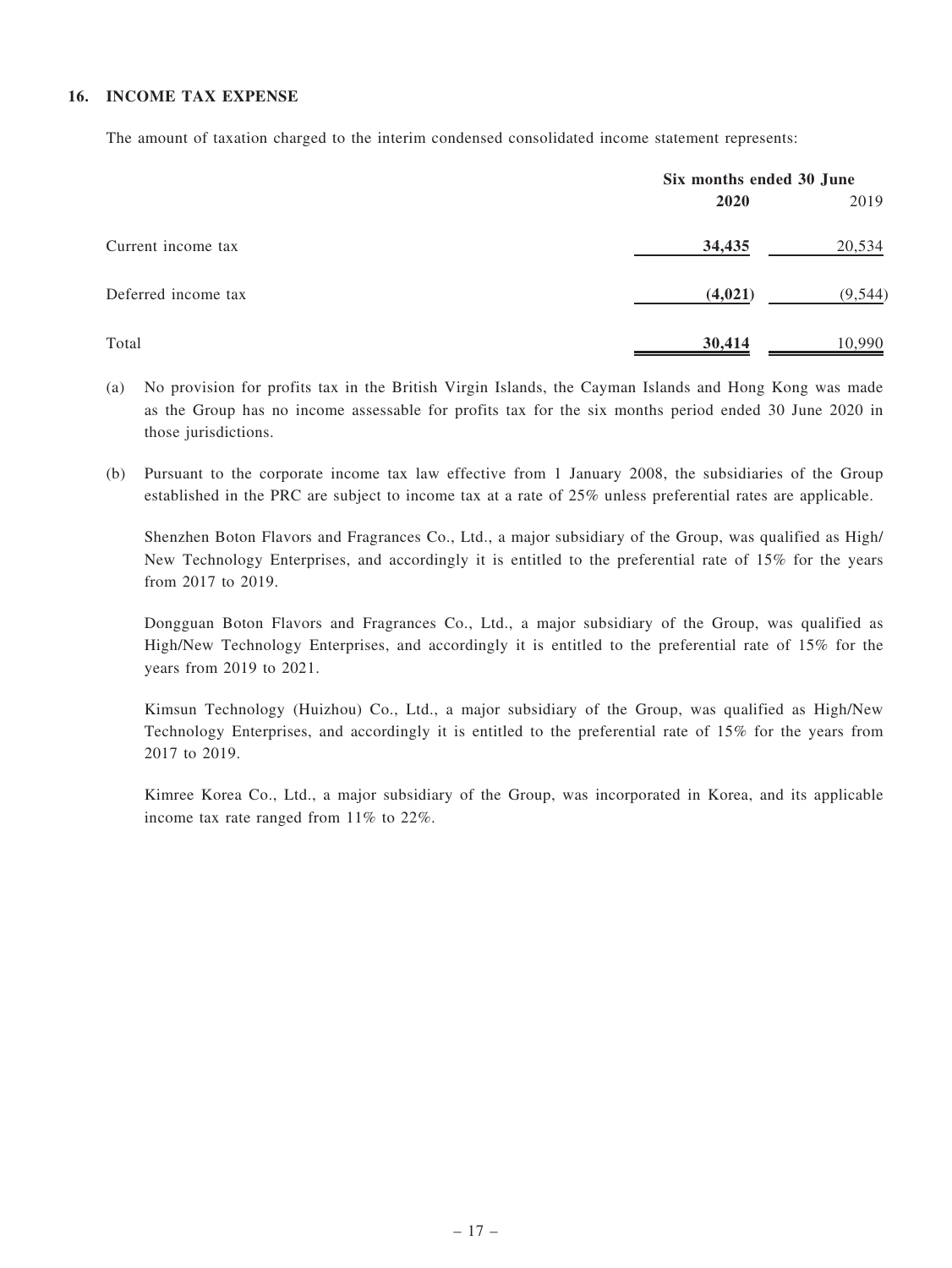(c) The tax charge on the Group's profit before tax differs from the theoretical amount that would arise using the tax rate of 15%, the applicable tax rate of the relevant subsidiaries of the Group, as below:

|                                                                   | Six months ended 30 June |         |
|-------------------------------------------------------------------|--------------------------|---------|
|                                                                   | 2020                     | 2019    |
| Profit before taxation                                            | 111,834                  | 88,711  |
| Tax calculated at a tax rate of $15\%$ (2019: $15\%$ )            | 16,775                   | 13,307  |
| Effect of different tax rates available to different companies of |                          |         |
| the Group                                                         | 234                      | (2,925) |
| Tax losses not recognised                                         | 8,345                    | 8.276   |
| Utilization of previously unrecognised tax losses                 | (452)                    |         |
| Withholding tax on the profits to be distributed by the Group     |                          |         |
| companies in the PRC                                              | 4,849                    | (8,504) |
| Expenses not deductible for tax purposes                          | 663                      | 836     |
| Income tax expense                                                | 30,414                   | 10.990  |

#### 17. EARNINGS PER SHARE

#### (a) Basic

Basic earnings per share is calculated by dividing the profit attributable to owners of the Company by the weighted average number of ordinary shares in issue during the Period.

|                                                                          | Six months ended 30 June |         |
|--------------------------------------------------------------------------|--------------------------|---------|
|                                                                          | 2020                     | 2019    |
| Profit attributable to owners of the Company                             | 64,578                   | 69,347  |
| Weighted average number of ordinary shares in issue<br>(thousand shares) | 897,287                  | 882,228 |
| Basic earnings per share (RMB per share)                                 | 0.07                     | 0.08    |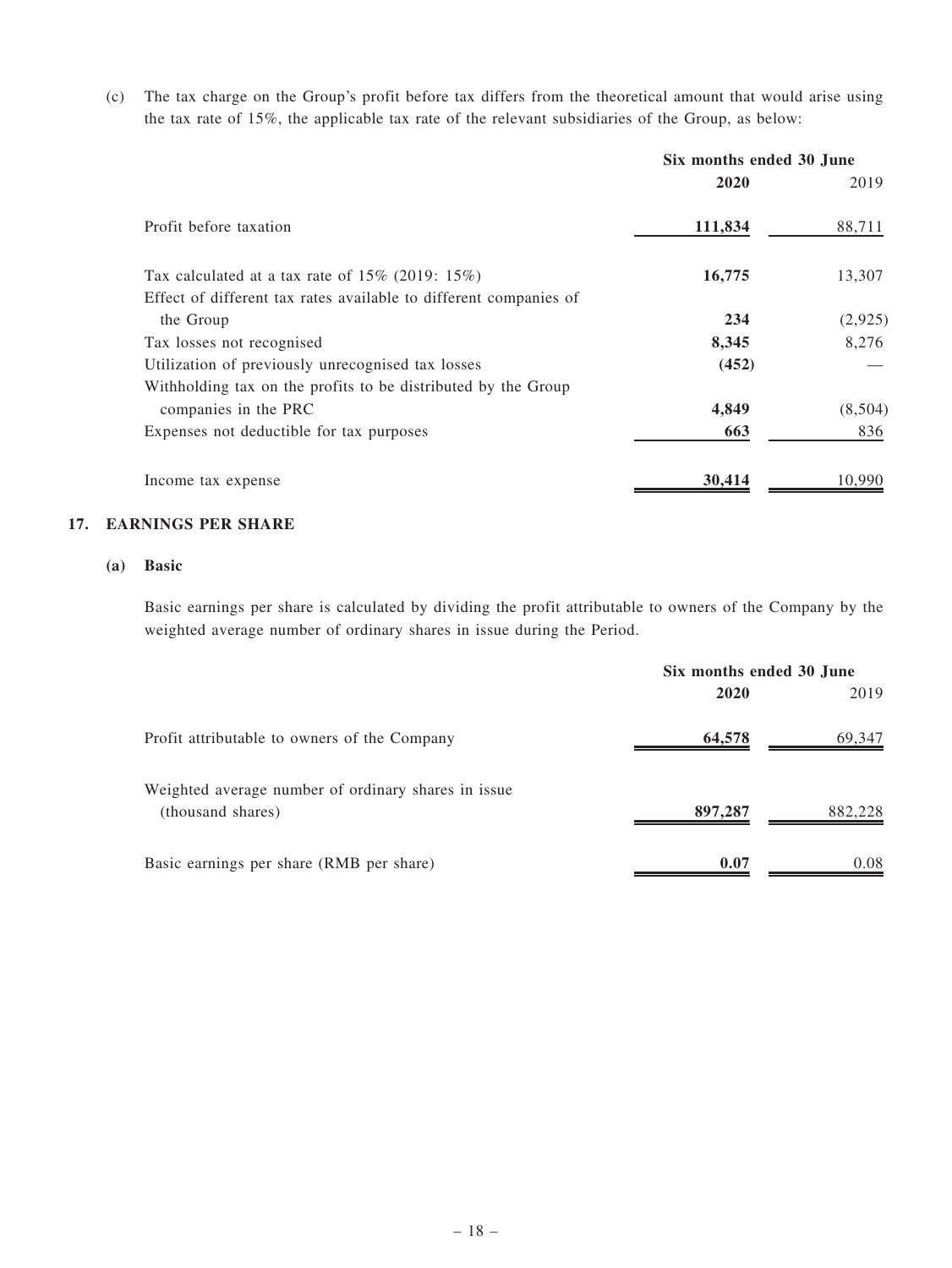#### (b) Diluted

Diluted earnings per share for the six months ended 30 June 2020 is calculated based on the weighted average number of ordinary shares outstanding, assuming that all dilutive potential ordinary shares have been issued. For the Period, perpetual subordinated convertible securities ("PSCS") have been fully converted and have no potential dilutive effect on the earnings per share.

|                                                                                                            | Six months ended 30 June |           |
|------------------------------------------------------------------------------------------------------------|--------------------------|-----------|
|                                                                                                            | 2020                     | 2019      |
| Profit attributable to owners of the Company                                                               | 64,578                   | 69,347    |
| Weighted average number of ordinary shares used to<br>calculate basic earnings per share (thousand shares) | 897,287                  | 882,228   |
| Adjustments for:<br>— conversion of PSCS (thousand shares)                                                 |                          | 184,237   |
| Weighted average number of ordinary shares for<br>diluted earnings per share (thousand shares)             | 897,287                  | 1.066.465 |
| Diluted earnings per share (RMB per share)                                                                 | 0.07                     | 0.07      |

#### 18. DIVIDENDS

The Board does not recommend payment of interim dividend for the six months ended 30 June 2020 (2019: nil).

#### 19. CONTINGENT LIABILITIES

The Group has no contingent liabilities in respect of bank and other guarantees and other matters arising in the ordinary course of business. It is not anticipated that any material liabilities will arise from contingent liabilities.

### 20. COMMITMENTS

#### (a) Capital commitments

Capital expenditure of the Group at the balance sheet date but not yet incurred is as follows:

|                                                               |         | As at       |  |  |
|---------------------------------------------------------------|---------|-------------|--|--|
|                                                               | 30 June | 31 December |  |  |
|                                                               | 2020    | 2019        |  |  |
| Property, plant and equipment contracted but not provided for | 43,350  | 13,438      |  |  |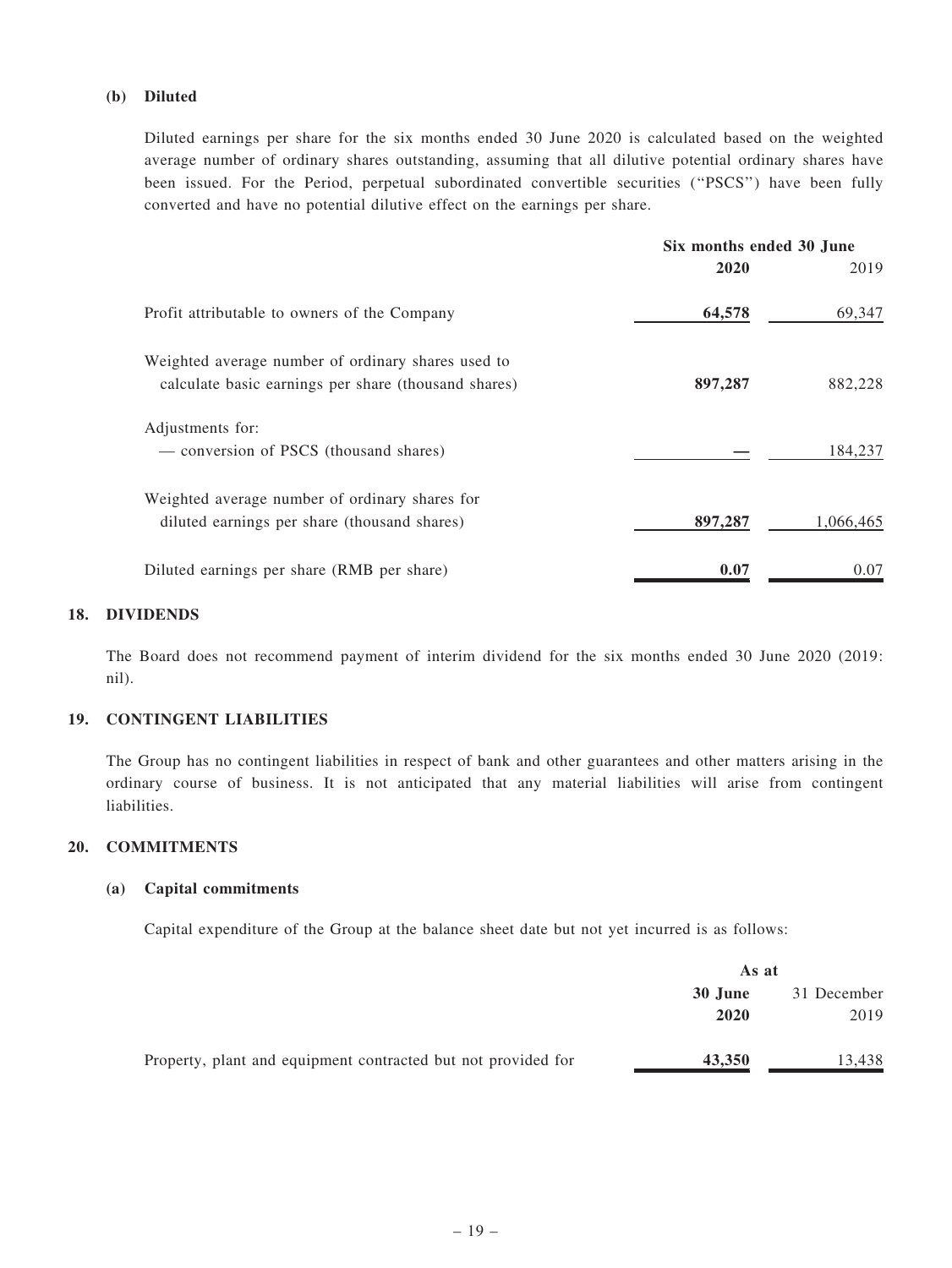#### (b) Operating lease commitments

The Group leases various plants and offices under non-cancellable operating lease agreements. The future aggregate minimum lease payments under non-cancellable operating leases are as follows:

|                       | As at   |             |  |
|-----------------------|---------|-------------|--|
|                       | 30 June | 31 December |  |
|                       | 2020    | 2019        |  |
| Not later than 1 year | 309     | 1,124       |  |

### 21. SIGNIFICANT RELATED PARTY TRANSACTIONS

There was no significant transaction with related parties during the six months ended 30 June 2020 (2019: nil).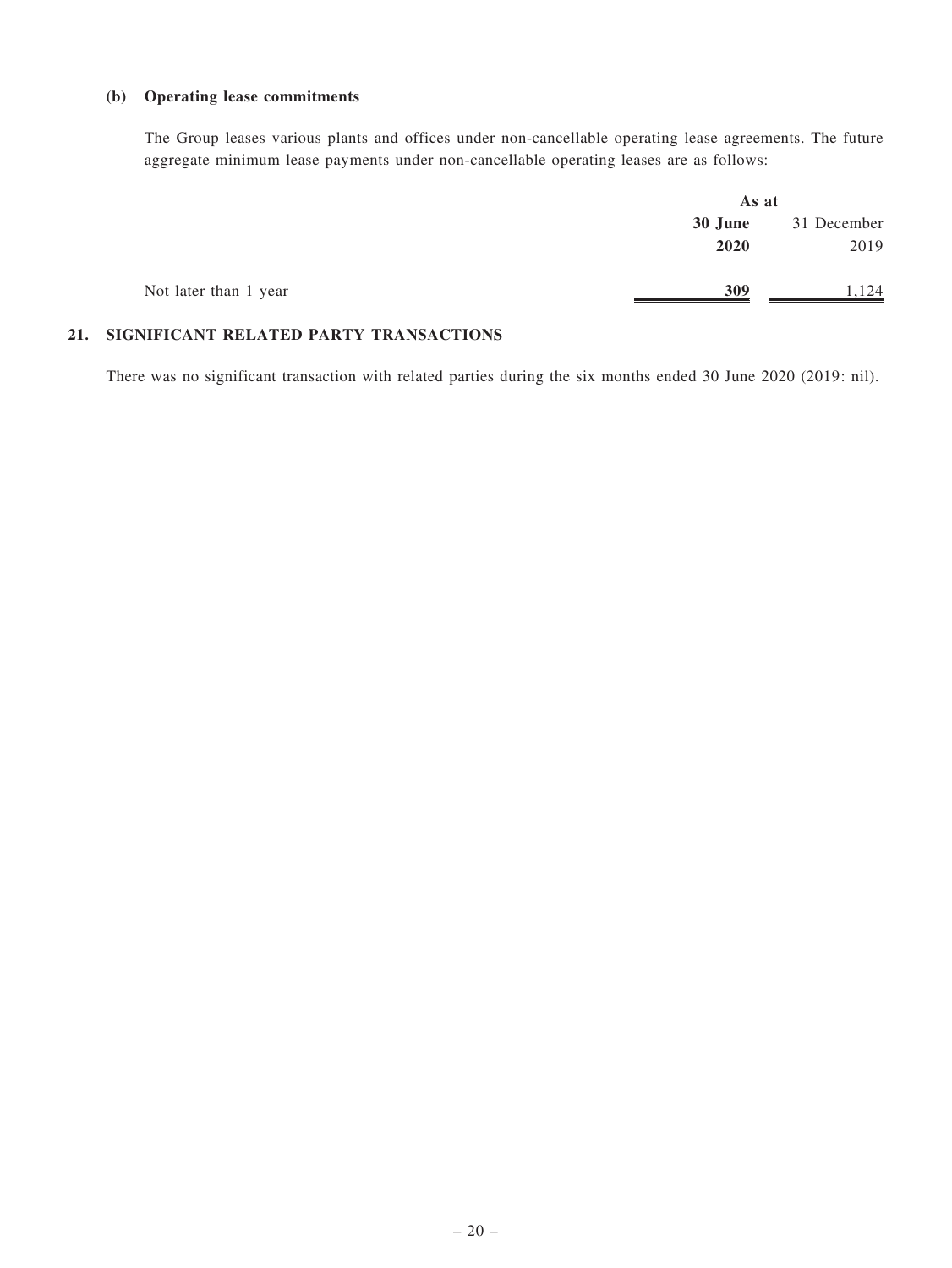## MANAGEMENT DISCUSSION & ANALYSIS

### PRINCIPAL BUSINESSES OF THE GROUP

During the six months period ended 30 June 2020, the Group was principally engaged in the research and development, manufacturing, trading and selling of extracts, flavors and fragrances. It also engaged in design and manufacturing of high quality electronic cigarettes and the related products as well.

As one of the major flavors and fragrances manufacturers in the PRC, our flavors products are sold to wide range of manufacturers of difference industries in China and overseas, such as tobacco, beverages, daily foods, preserved food, savory and confectionery industries, and our fragrances products are sold to the manufacturers of cosmetics, perfumes, soaps, toiletries, hair care products, deodorant, detergent and air fresheners industries. For our electronic cigarette (''e-cigarettes'') products, such as disposable e-cigarettes, re-chargeable e-cigarettes and e-cigarette accessories, they are sold to the tobacco companies, independent e-cigarette makers and other customers under various brands, covering end users from different countries globally.

### BUSINESS REVIEW

Reviewing the global economic environment during the six months ended 30 June 2020, there was sharp contraction around the developed and developing countries. Besides the Sino-US trade war, the outbreak of Coronavirus Disease 2019 (the ''COVID-19'') pandemic was the most crucial factor which dragged the sluggish economy. The COVID-19 pandemic had been swept through many countries since the end of Year 2019. It gave a devastating thump on the global economy and triggered an unprecedented global crisis in Year 2020. The developed and developing countries were suffered from economic shutdown which was leading to serious global recession since the financial crisis in 2008. Many industries, such as the manufacturing, international trading and retail trading industries were seriously affected.

Although there were staggering economic impacts, the economy of the PRC began to show slight improvement in the second quarter of Year 2020 after the COVID-19 lockdown. The economists envisioned that the economy of the PRC shall continue to regain growth momentum in the second half year of 2020 and shall be on track of gradual recovery.

During the period under review, the management and the staffs of the Group were attentive to the business operation, products production, marketing and distribution functions of each business segment after the re-open of the production plants but remained vigilant to counter different challenges during the adverse economic and financial environment. The business operation of the Group had recovered gradually and overcame the sluggish period in the first quarter with a resilient recovery in the second quarter. The business segments of the Group restored quickly back to the normal production scale and exceed the sales volume when compared to the same period of last year.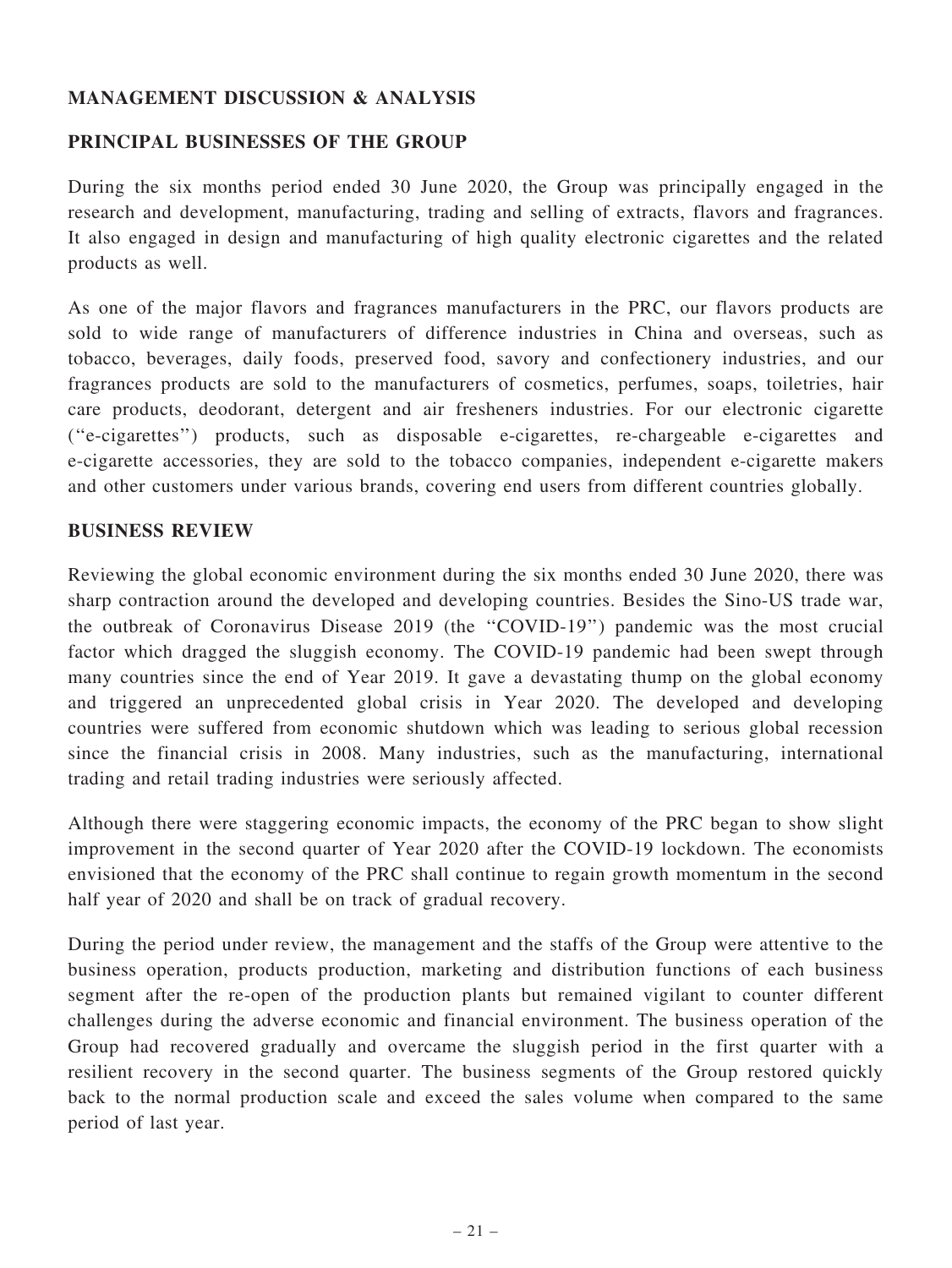For the six months ended 30 June 2020, the Group's total revenue amounted to approximately RMB1,021.3 million (2019: RMB613.4 million), representing an increase of 66.5% when compared to the same period of last year. The Group's gross profit increased to approximately RMB380.2 million (2019: RMB306.4 million), representing an increase of 24.1% when compared to the same period of last year. The Group's net profit for the reporting period was approximately RMB81.4 million (2019: approximately RMB77.7 million) representing an increase of 4.8% when compared to the same period of last year.

### Revenue

The breakdowns of the total revenue of the Group for the six months period ended 30 June 2020 (excluding inter-segment revenue) were as follows:

|                       | For the six months ended 30 June |                       |                   |                         |             |
|-----------------------|----------------------------------|-----------------------|-------------------|-------------------------|-------------|
|                       | 2020                             |                       | 2019              |                         |             |
|                       | Revenue<br>RMB(m)                | % of total<br>revenue | Revenue<br>RMB(m) | $%$ of total<br>revenue | $\%$ change |
| Flavor enhancers      | 330.2                            | 32.3%                 | 273.7             | 44.6%                   | $+20.6%$    |
| Food flavors          | 70.5                             | $6.9\%$               | 63.7              | $10.4\%$                | $+10.7\%$   |
| Fine fragrances       | 73.3                             | $7.2\%$               | 60.7              | 9.9%                    | $+20.8\%$   |
| Healthcare products   | 530.6                            | 52.0%                 | 200.9             | 32.8%                   | $+164.1\%$  |
| Investment properties | 16.7                             | $1.6\%$               | 14.4              | 2.3%                    | $+16.0\%$   |
| Total                 | 1,021.3                          | 100.0%                | 613.4             | 100.0%                  | $+66.5\%$   |

### Flavor enhancers

Revenue of flavor enhancers amounted to approximately RMB330.2 million during the reporting period, representing a significant increase of 20.6% from approximately RMB273.7 million of the corresponding period last year. There was a significant increase in the revenue of this segment during the reporting period, which was due to the stable growth of the tobacco market in certain provinces in the PRC which led to the increase of sales. During the year of 2020, the Group continued its pioneer position in the industry and produced good quality and customized products to our customers. The Group has deployed more resources to enhance the quality of flavor enhance products for the traditional tobacco industries.

## Food flavors

Revenue of food flavors amounted approximately RMB70.5 million during the reporting period, indicating an increase of 10.7% from approximately RMB63.7 million of the corresponding period last year. The increase was due to the expansion of new market in the South East Asia region in addition to the stable growth of the PRC market.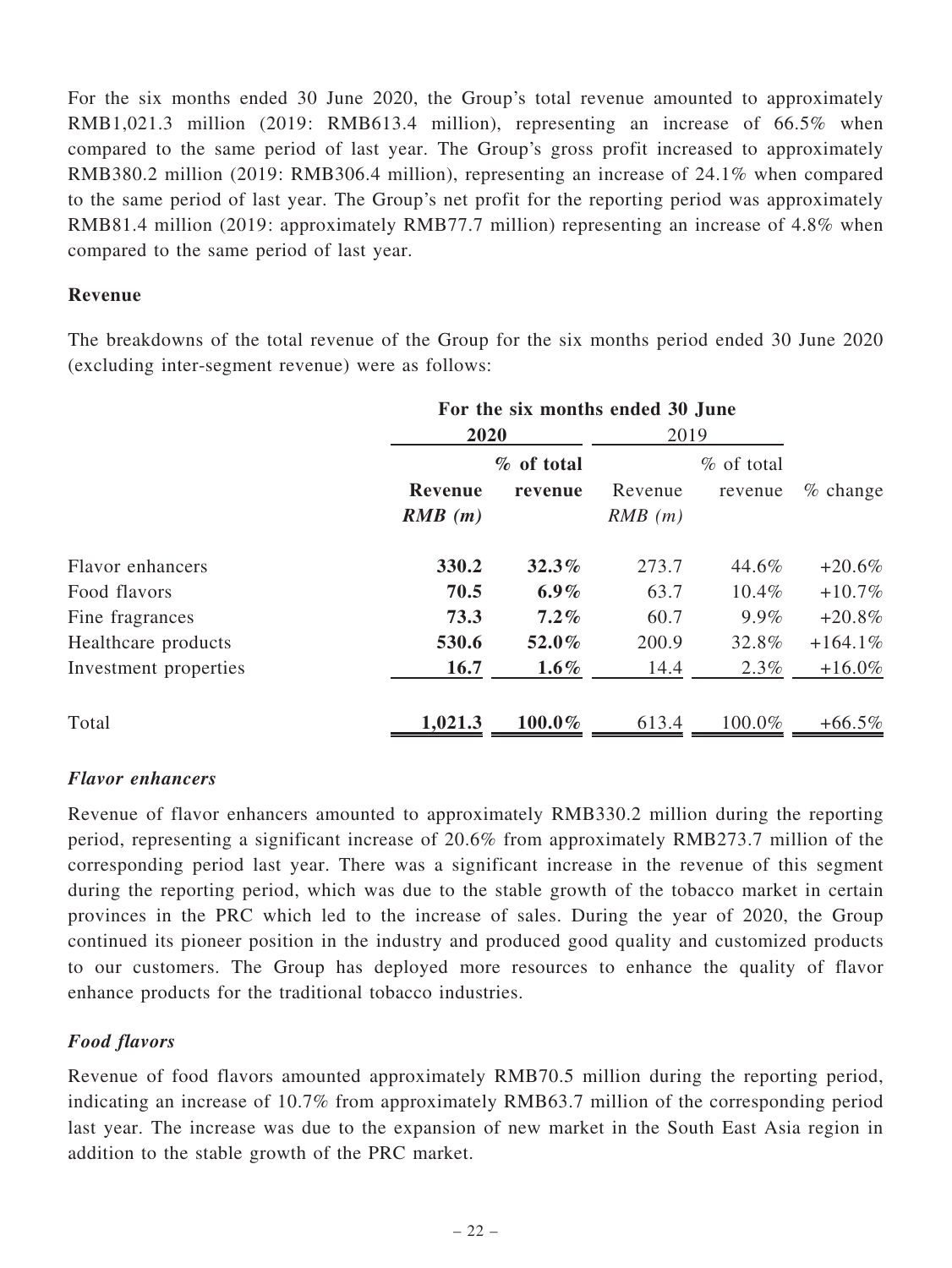## Fine fragrances

Revenue of fine fragrances amounted approximately RMB73.3 million during the reporting period, representing a significant increase of 20.8% from approximately RMB60.7 million of the corresponding period last year. During the reporting period, the PRC government implemented a series of strict measures to prevent the spread of the COVID-19 pandemic, most citizen stayed at home with long hours and increased the need and sales of various fragrances products, such as cleaning, personal hygiene and laundry products, etc. These caused the increase of revenue of this segment.

## Healthcare products

Revenue of sales of e-cigarettes (which comprised disposable e-cigarettes and rechargeable e-cigarettes) and its accessories continuously surged to approximately RMB530.6 million during the reporting period, representing a significant increase of 164.1% from approximately RMB200.9 million of the corresponding period last year. It was mainly due to the revenue contribution of the subsidiary in Korea which had extensive sales network to facilitate the direct sales and distribution of our good quality products to the different levels of customers in Korea. In addition, the Group had continued to launch new and safe products periodically. For long term strategy, the Group would deploy more resources to produce more innovative, good quality and safe e-liquids products for the e-cigarettes and also would diversify the services and products in this business segment as well.

## Investment properties

Revenue of this segment was in the amount of approximately RMB16.7 million, representing an increase of 16.0% from approximately RMB14.4 million of the corresponding period last year. The increase was due to the renewal of contracts with existing tenants and the progressive rental increase pursuant to the existing rental agreements of certain tenants.

## Gross Profit

The Group recorded a gross profit of approximately RMB380.2 million, representing an increase of 24.1% for the six months ended 30 June 2020 (2019: RMB306.4 million) which was contributed significantly by the Flavor Enhancers Segment and the Healthcare Products Segment of the Group. Among which, the contribution made by the Healthcare Products Segment has been increased substantially from 32.8% in the last year to 52.0% of the total revenue in 2020.

## Net Profit

The Group's net profit for the six months ended 30 June 2020 was in the amount of approximately RMB81.4 million (2019: RMB77.7 million), representing a mild increase of 4.8% from the corresponding period last year. Despite the adverse situation of the global and PRC economies, the Group had achieved to maintain a stable growth of the net profit during the reporting period. Net profit margin for the reporting period had decreased to approximately 8.0% (2019: 12.7%).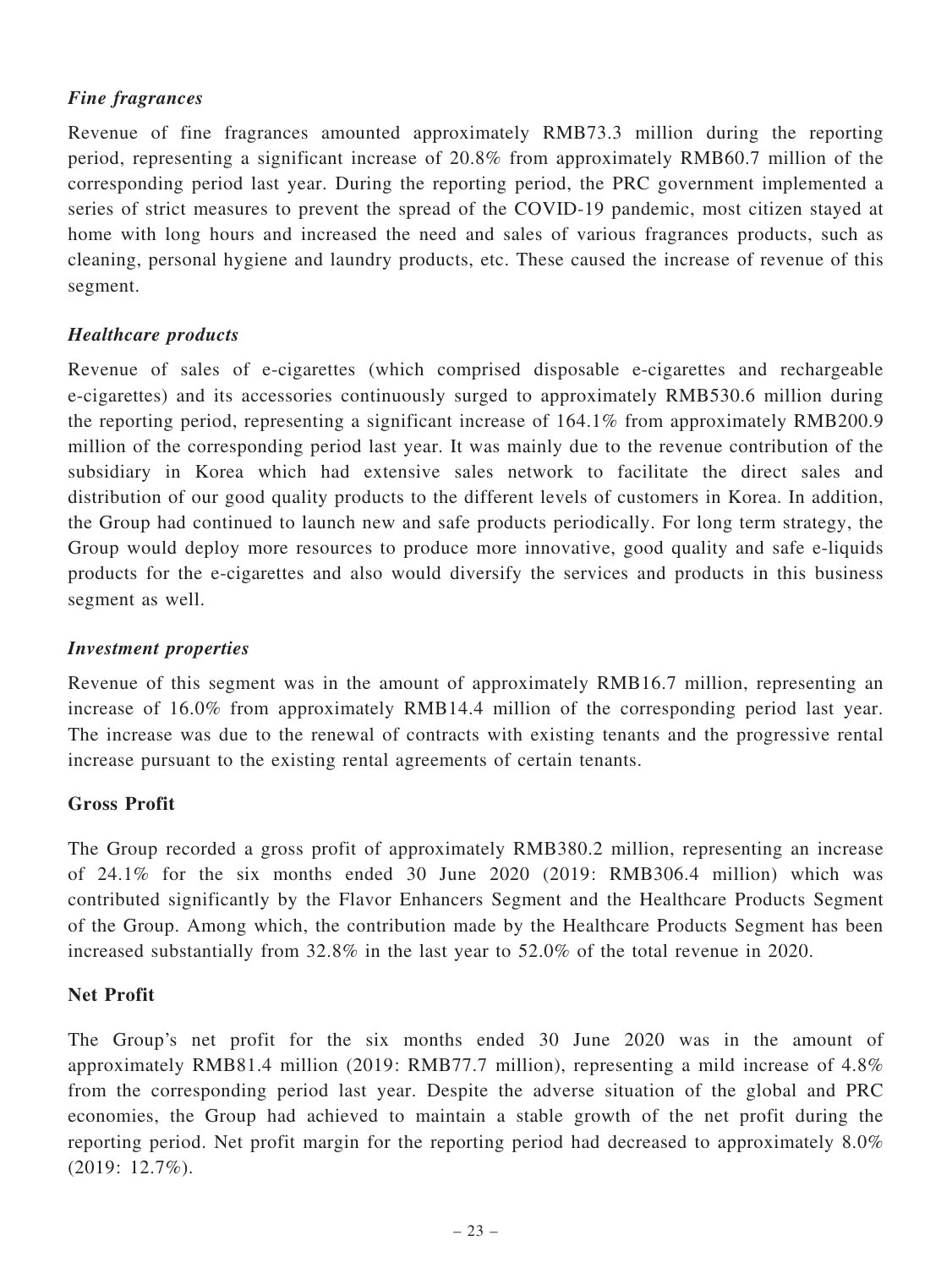## Other Income

Other income was RMB6.8 million for the six months ended 30 June 2020 (2019: RMB4.0 million), representing an increase of 70%. The increase was, inter alia, due to the increase of government subsidizes granted to certain PRC subsidiaries of the Group during the reporting period.

### Other (losses)/gains — net

Other losses — net was approximately RMB3.2 million for the six months ended 30 June 2020 (2019: gains of RMB6.1 million). The loss was mainly due to the revaluation loss of the investment properties of the Group during the reporting period.

### Expenses

Selling and marketing expenses amounted to approximately RMB61.0 million for the six months ended 30 June 2020 (2019: RMB47.2 million), representing approximately 6.0% (2019: 7.7%) of the total revenue of the reporting period and also representing an increase of 29.2% when compared to the corresponding period of last year. The increase in selling and marketing expenses was mainly attributable to the increase in the advertising cost for brand promotion of the e-cigarette in the reporting period.

Administrative expenses amounted to approximately RMB147.4 million for the six months ended 30 June 2020 (2019: RMB131.2 million), representing approximately 14.4% (2019: 21.4%) of the total revenue of the reporting period and also representing an increase of 12.4% when compared to the corresponding period of last year. The increase of the administrative expenses was mainly due to increase in the employee benefit expenses of certain subsidiaries and of the research and development section of the Group and other expenses of the research and development section of the Group during the reporting period.

### Net Impairment losses on financial assets

The Group had applied the expected credit losses for all trade receivables. There was a net impairment loss of RMB7.8 million for trade receivables of the Group during the reporting period (2019: RMB0.7 million).

### Finance costs — net

Net finance costs was approximately RMB55.8 million for the six months ended 30 June 2020 (2019: RMB48.7 million). The increase in net finance costs for the reporting period was mainly attributable to the increase in the interest expenses due to the interest payment of certain loans.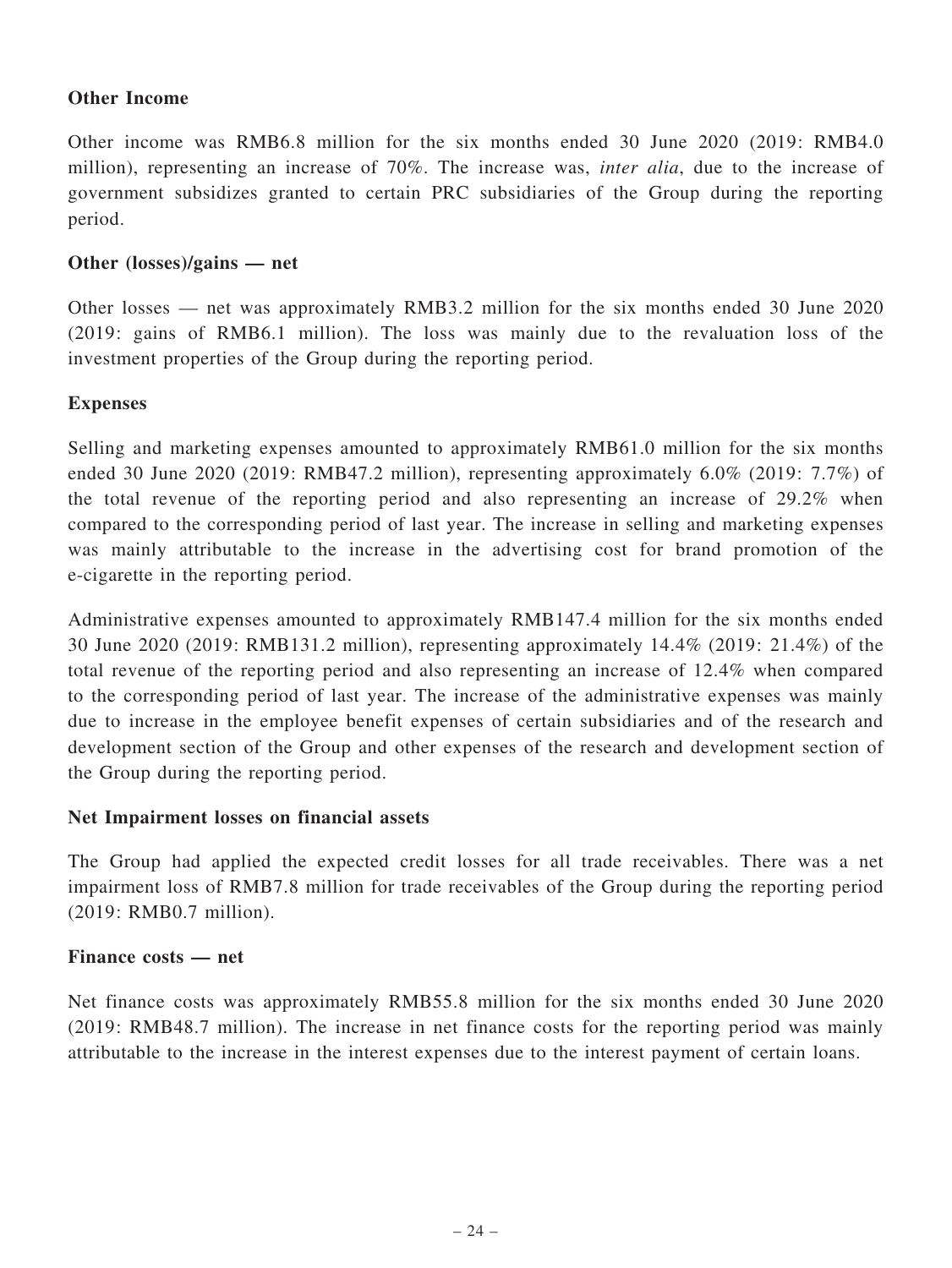## Prospects

Despite the outbreak of the COVID-19 pandemic, the Directors, management and staffs of our Group would continue to concentrate and be attentive to the existing business operation of the Group and would closely monitor all the business activities during these adverse economic environment. The Group will continue to strive for maintaining its leading position in the flavors and fragrances industries by the reinforcement of the existing five business segments and would continue to deploy stringent cost control. In addition, the Group will continue to develop more innovative flavors and fragrances products and e-cigarette products to all existing and potential customers globally.

## FINANCIAL REVIEW

## Liquidity and Financial Resources

As at 30 June 2020, the Group had net current assets of approximately RMB113.6 million (31 December 2019: RMB45.3 million). As at 30 June 2020, the Group's cash and deposit for bank borrowings were approximately RMB308.4 million (31 December 2019: RMB491.8 million). The current ratio of the Group was approximately 1.1 as at 30 June 2020 (31 December 2019: 1.0). The increase in net current assets in the reporting period was mainly attributable to the decrease in the short term bank borrowings.

The equity attributable to shareholders of the Company as at 30 June 2020 amounted to approximately RMB2,661.7 million (31 December 2019: RMB2,601.5 million). As at 30 June 2020, the Group had a total borrowings of approximately RMB1,394.3 million (31 December 2019: RMB1,500.1 million) therefore a debt gearing ratio of 49.1% (total borrowings over total equity) (31 December 2019: 54.4%). The debt gearing ratio was decreased in the reporting period when compared to the corresponding period last year due to the decrease in the short term bank loan. During the period, interest rates of the short-term borrowings range from 5% to 5.66% while those of the long-term borrowings range from 1.8% to 6.4%. The Group adopts a central management of its financial resources and always maintain a prudent approach for a steady financial position.

## Financing

The Group has secured financing for its acquisitions, either by bank borrowings or fund raising by equity. Together with funds generated from business operations, the Group is confident of sufficient funding to meet its operation and expansion plans.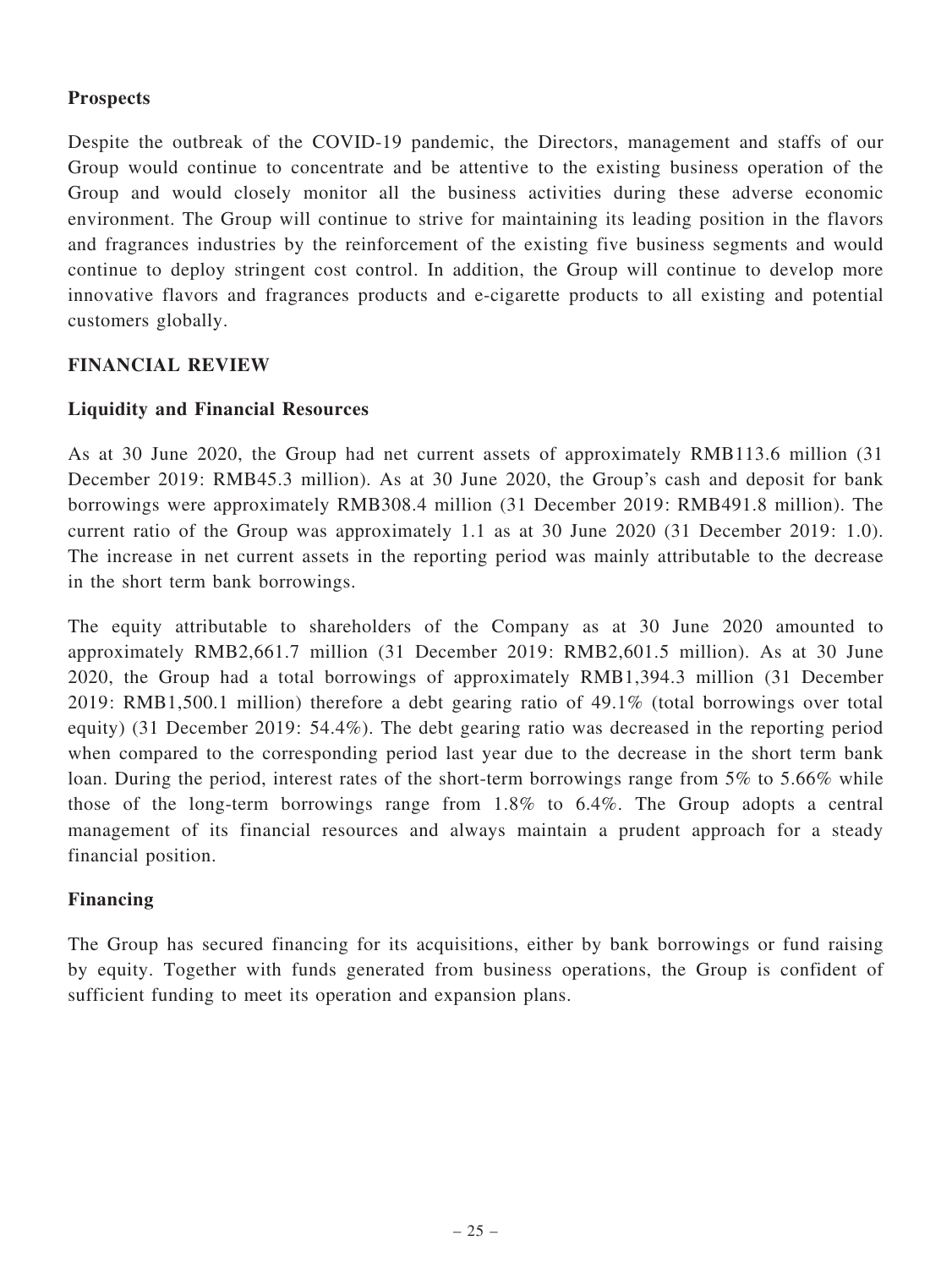## Capital Structure

The share capital of the Company comprised ordinary shares for the reporting period. On 30 June 2020, all the holders of the perpetual subordinated convertible securities (''PSCS'') in the total principal amount of HKD552,712,000 exercised their rights and converted all the PSCS to 184,237,332 ordinary shares of the Company. As a result, the total number of issued shares of the Company was 1,080,512,146 ordinary shares as at 30 June 2020.

## Foreign Exchange Risk and Interest Rate Risk

The Group had net exchange losses of approximately RMB2.4 million for the six months ended 30 June 2020 (2019: exchange losses of RMB0.3 million). The Group mainly has operation in the PRC and South Korea. Most of its transactions are basically denominated in RMB and KRW save for some transactions and some bank borrowings in USD and HKD. The Company shall monitor the exchange rate of RMB against the USD, HKD and KRW closely.

It is looking into the possibility of currency hedging and will take appropriate action when favourable opportunities arise. As at 30 June 2020, the Group had bank borrowings of a total of RMB1,394.3 million (31 December 2019: RMB1,500.1 million) denominated in RMB and HKD. Lending rates on bank borrowings denominated in RMB fluctuate with reference to the People's Bank of China prescribed interest rate while bank borrowings denominated in HKD fluctuate with reference to the Hong Kong Inter-bank rates. The Group did not hedge its interest rate risk. The Board is of the opinion that the interest rate risk would not have material impact on the Group.

### Charge on Group's Assets

As at 30 June 2020, the Group had charged: (i) its equity interests in some subsidiaries; (ii) land use rights located at Dongguan City owned by Dongguan Boton Flavors and Fragrances Co., Ltd.; (iii) certain buildings, warehouses and investment properties located at Shenzhen City owned by Shenzhen Boton Flavors and Fragrances Co., Ltd., as pledge of financing raised in the last financial year.

## Capital Expenditure

During the six months ended 30 June 2020, the Group had cash outflow of approximately RMB65.6 million (2019: RMB85.7 million) for investment in fixed assets, of which RMB1.2 million (2019: RMB1.4 million) was used for the purchase of machineries.

## Capital Commitments

At 30 June 2020, the Group had capital commitments of RMB43.4 million approximately (31 December 2019: RMB13.4 million) in respect of fixed assets, which are to be funded by internal resources and financing.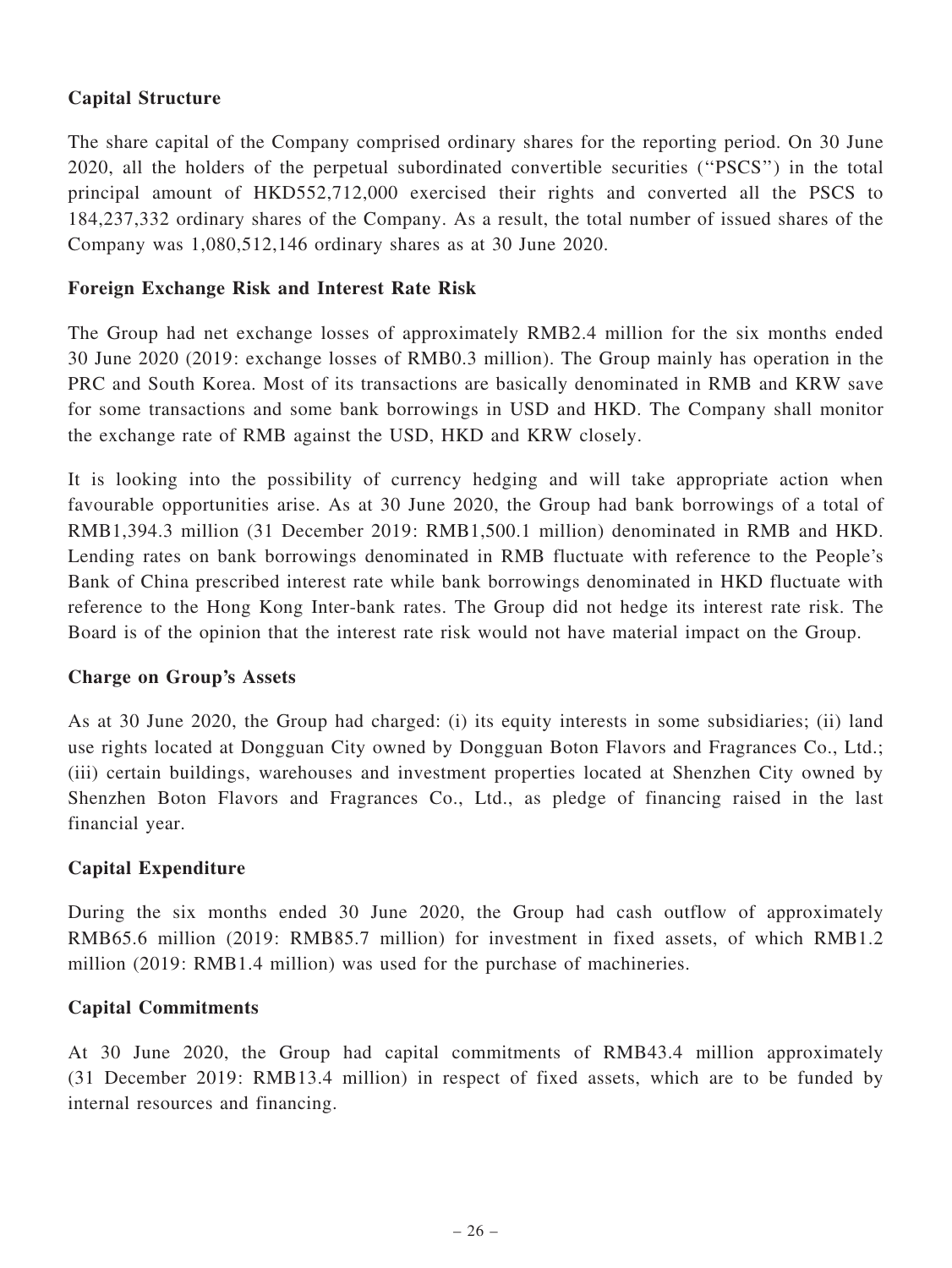## INTERIM DIVIDEND

The Board does not recommend payment of interim dividend for the six months ended 30 June 2020 (2019: nil).

## STAFF POLICY

The Group had 1,571 employees in the PRC, Hong Kong and South Korea as at 30 June 2020 (2019: 1,538 employees in the PRC and Hong Kong). The Group offers a comprehensive and competitive remuneration, retirement schemes, a share option scheme and benefit package to its employees. Discretionary bonus is offered to the Group's staff depending on their performance. The Group is required to make contribution to a social insurance scheme in the PRC. The Group and its employees in the PRC are each required to make contribution to fund the endowment insurance and unemployment insurance at the rates specified in the relevant PRC laws and regulations. In addition, the Group has adopted a provident fund scheme, as required under the Mandatory Provident Fund Schemes Ordinance, for its employees in Hong Kong. The Group has also made contribution to the National Pension for its employees in South Korea pursuant to the National Pension Act of South Korea.

## MATERIAL INVESTMENT

During the six months ended 30 June 2020, the Group had no material investment.

## CONTINGENT LIABILITIES

At 30 June 2020, the Group had no contingent liabilities.

# CONNECTED TRANSACTION DISPOSAL OF EQUITY INTEREST IN DONGGUAN **BOTON**

On 12 June 2020, the Company announced that (i) Shenzhen Boton Flavors and Fragrances Co., Ltd. (''SZ Boton''), an indirect wholly-owned subsidiary of the Company, and (ii) Champion Sharp International Investment Limited (''Champion''), a company directly wholly-owned by Mr. Wang Ming Fan (Chairman and Executive Director of the Company), acted as the vendors and had entered into an equity transfer agreement (the "Equity Transfer Agreement") with various senior management and general staffs of Dongguan Boton Flavors and Fragrances Co., Ltd. (''DG Boton'') and a director or connected person of the Company, who were as the purchasers of the transaction. Pursuant to the Equity Transfer Agreement, SZ Boton and Champion had conditionally agreed to sell to the purchasers 30% in aggregate of the equity interest in DG Boton to the aforesaid purchasers at the aggregate consideration of approximately RMB68,850,000 (equivalent to approximately HKD75,576,290) (the ''Transaction'').

With reference to the announcement of the Company dated 10 October 2018 in relation to the Proposed Spin-off of DG Boton and the Proposed A-Share Listing of DG Boton on the Shenzhen Stock Exchange, it was a legal requirement that DG Boton must be a joint stock limited company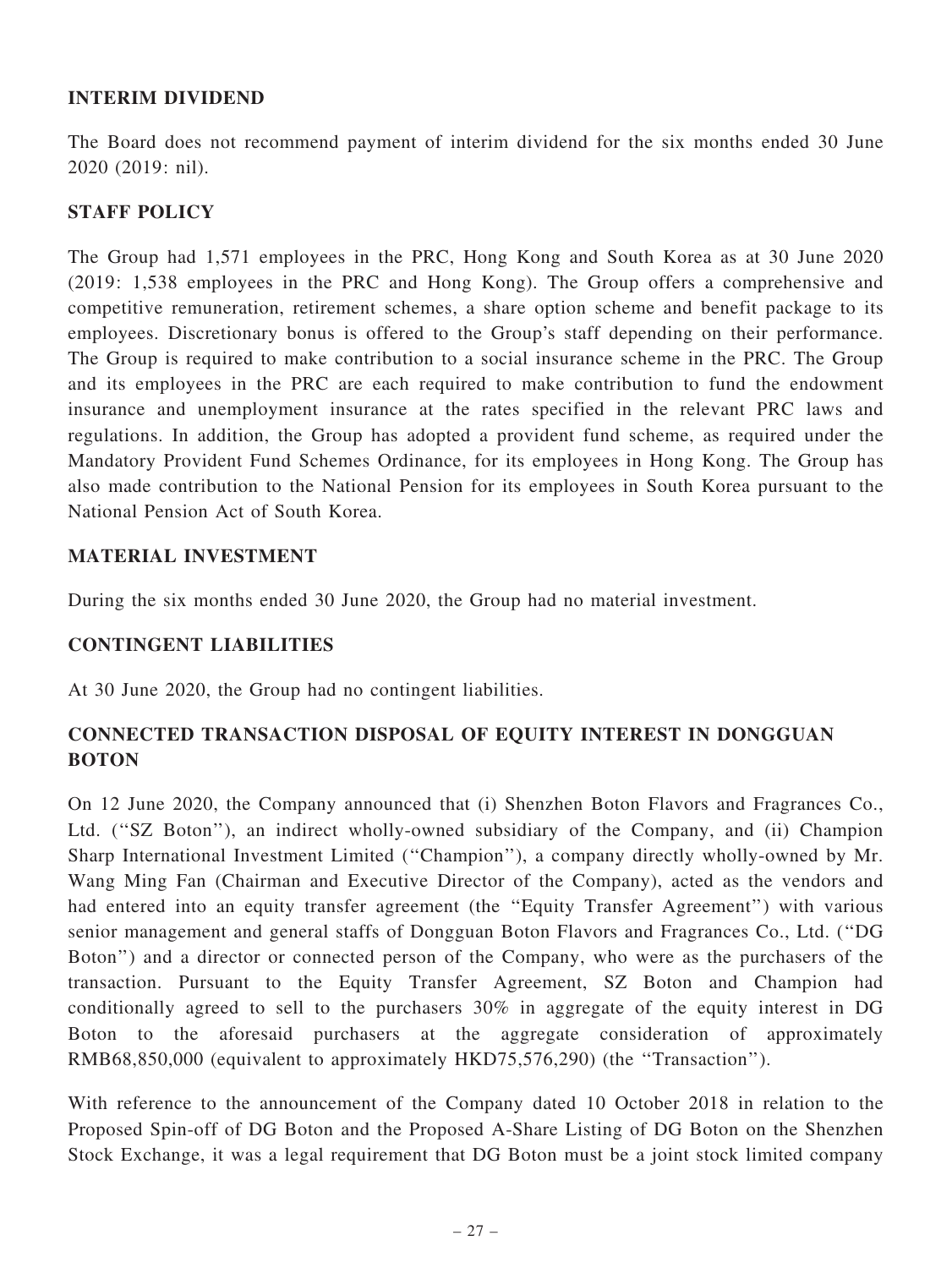to qualify for the Proposed A-Share Listing. To, inter alia, satisfy the aforesaid requirement, the Transaction was taken place and 30% of the entire equity interest of DG Boton were then proposed to be transferred by the vendors to the purchasers to facilitate its conversion to a joint stock limited company.

In addition, each of the purchasers had unconditionally and irrevocably warranted to SZ Boton while certain purchasers had unconditionally and irrevocably warranted to Champion that DG Boton group would maintain an annual growth of not less than 10% of its revenue and net profit excluding extraordinary items (the ''Profit Guarantee'') in the five financial years after the completion date (the ''Relevant Period''). The amount of the Profit Guarantee for the first financial year ending 31 December 2020 shall be calculated based on the revenue and net profit excluding extraordinary items stated in the audited report of DG Boton group for the financial year ended 31 December 2019. If there was any event of force majeure relating to natural disasters including flooding which might materially and adversely affect the achievement of the Profit Guarantee, subject to the approval of SZ Boton, the Profit Guarantee in the relevant financial year should be achieved in the subsequent financial year and the Relevant Period shall be extended accordingly. The Profit Guarantee shall survive Completion but shall be automatically terminated upon completion of the Proposed Spin-off and the Proposed A-Share Listing.

Since various senior management staffs were directors or connected persons of the Company and/ or DG Boton. The Transaction constituted a connected transaction under the Listing Rules of Hong Kong. As the applicable percentage ratios exceeded 0.1% but were less than 5%, the Transaction was subject to the reporting and announcement requirements but were exempt from the independent Shareholders' approval and circular requirements under Chapter 14A of the Listing Rules.

As at the date of this announcement, the Transaction was not yet completed.

Details of the Transaction were disclosed in the Company's announcement dated 12 June 2020.

# CHANGE OF COMPANY NAME, STOCK SHORT NAME AND COMPANY LOGO

On 10 June 2020, the Company announced that subsequent to (i) the passing of the special resolution approving the change of the Company's name by the shareholders of the Company at the annual general meeting held on 15 May 2020; and (ii) the issue of the certificate of incorporation on change of name of the Company by the Registrar of Companies in the Cayman Islands on 19 May 2020, the change of the Company's official registered English name from ''China Flavors and Fragrances Company Limited'' to ''China Boton Group Company Limited'' and the change of the Chinese name of the Company from "中國香精香料有限公司" to "中國波 頓集團有限公司" became effective on 19 May 2020. The logo of the Company had also been changed to reflect the change of the Company's name.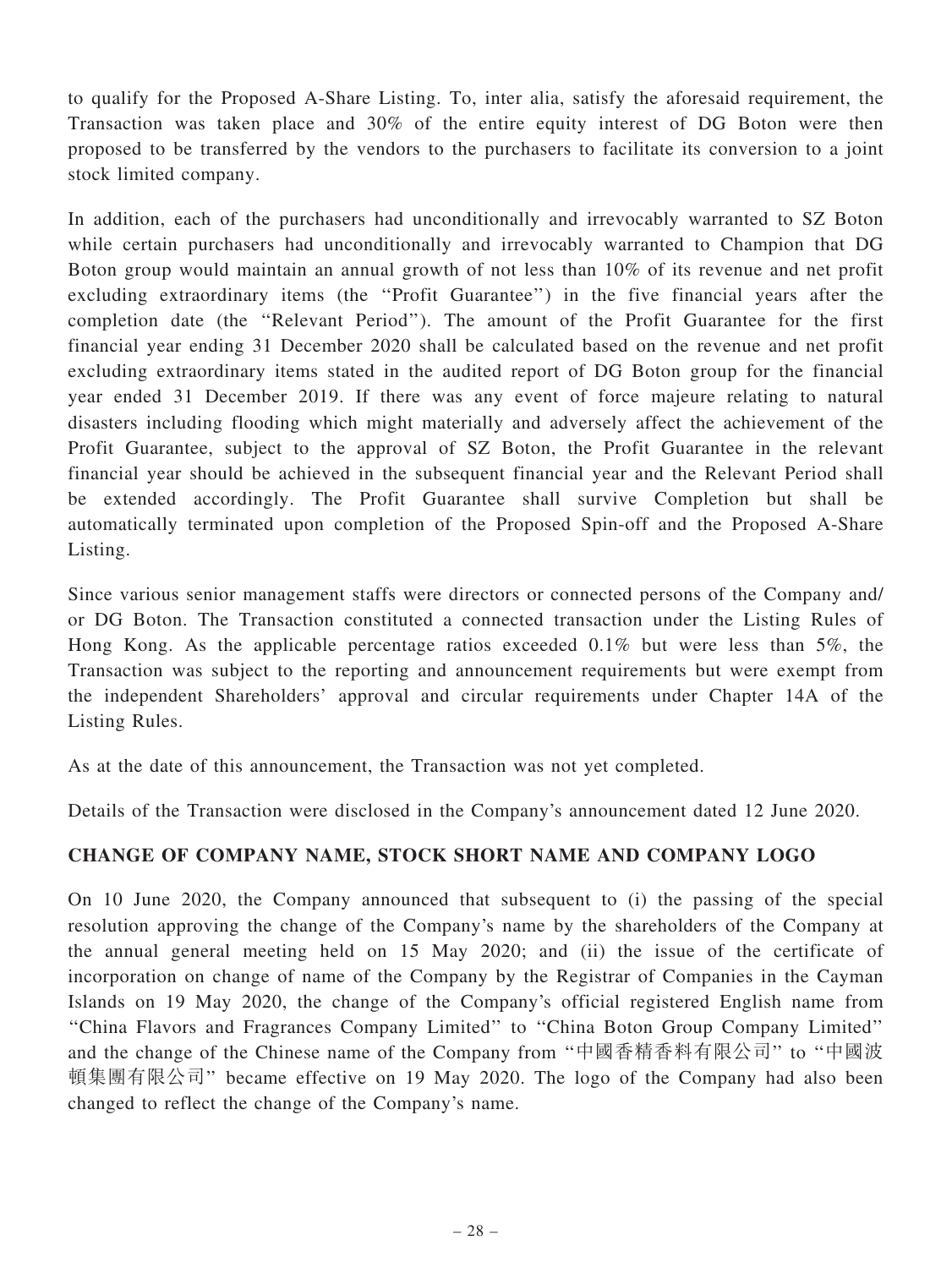Subsequently, on 8 June 2020, the Registrar of Companies in Hong Kong had issued the certificate of registration of alteration of name of registered non-Hong Kong company and confirmed the Company's new name of ''China Boton Group Company Limited 中國波頓集團有 限公司'' was registered in Hong Kong under Part 16 of the Companies Ordinance (Chapter 622 of the Laws of Hong Kong).

Accordingly, the Company's English and Chinese stock short names had been changed from ''CHINA FLAVORS'' / ''中國香精香料'' to ''CHINA BOTON'' / ''中國波頓'' respectively on 16 June 2020.

Details of the name change of the Company were disclosed in the Company's announcements dated 28 February 2020, 15 May 2020 and 10 June 2020 respectively.

# CHANGE OF COMPANY WEBSITE

On 6 August 2020, the Company announced that the website of the Company had been changed from ''http://www.chinaffl.com'' to ''http://www.boton.com.hk'' with effect from 7 August 2020 to reflect the Change of the Company Name. All announcements, notices or other documents submitted by the Company for publication on the website of The Stock Exchange of Hong Kong Limited would also be published on the aforesaid new website of the Company.

Details of the change of the Company website was disclosed in the Company's announcement dated 6 August 2020.

# LEGAL PROCEEDINGS AGAINST TWO VENDORS OF AN ACQUISITION

On 13 August 2020, the Company announced that it has commenced legal proceedings in Hong Kong on 10 August 2020 against two vendors, Mr. Liu Qiuming and Mr. Xiang Zhiyong (the ''Vendors''), of an acquisition in relation to a share purchase agreement dated 26 January 2016 (the ''Share Purchase Agreement''), pursuant to which the Company had acquired Kimree, Inc. and its subsidiaries at a consideration of RMB750 million. Since the Vendors had breach the noncompetition clauses of the Share Purchase Agreement, the Company claimed, inter alia, for injunction order to restrain Mr. Liu from committing acts in breach of the non-competition clauses and damages against the Vendors.

Details of the legal proceedings was disclosed in the Company's announcement dated 13 August 2020.

## PURCHASE, SALE OR REDEMPTION OF THE COMPANY'S LISTED SECURITIES

Neither the Company nor any of its subsidiaries purchased, sold or redeemed any of the Company's listed securities during the six months ended 30 June 2020.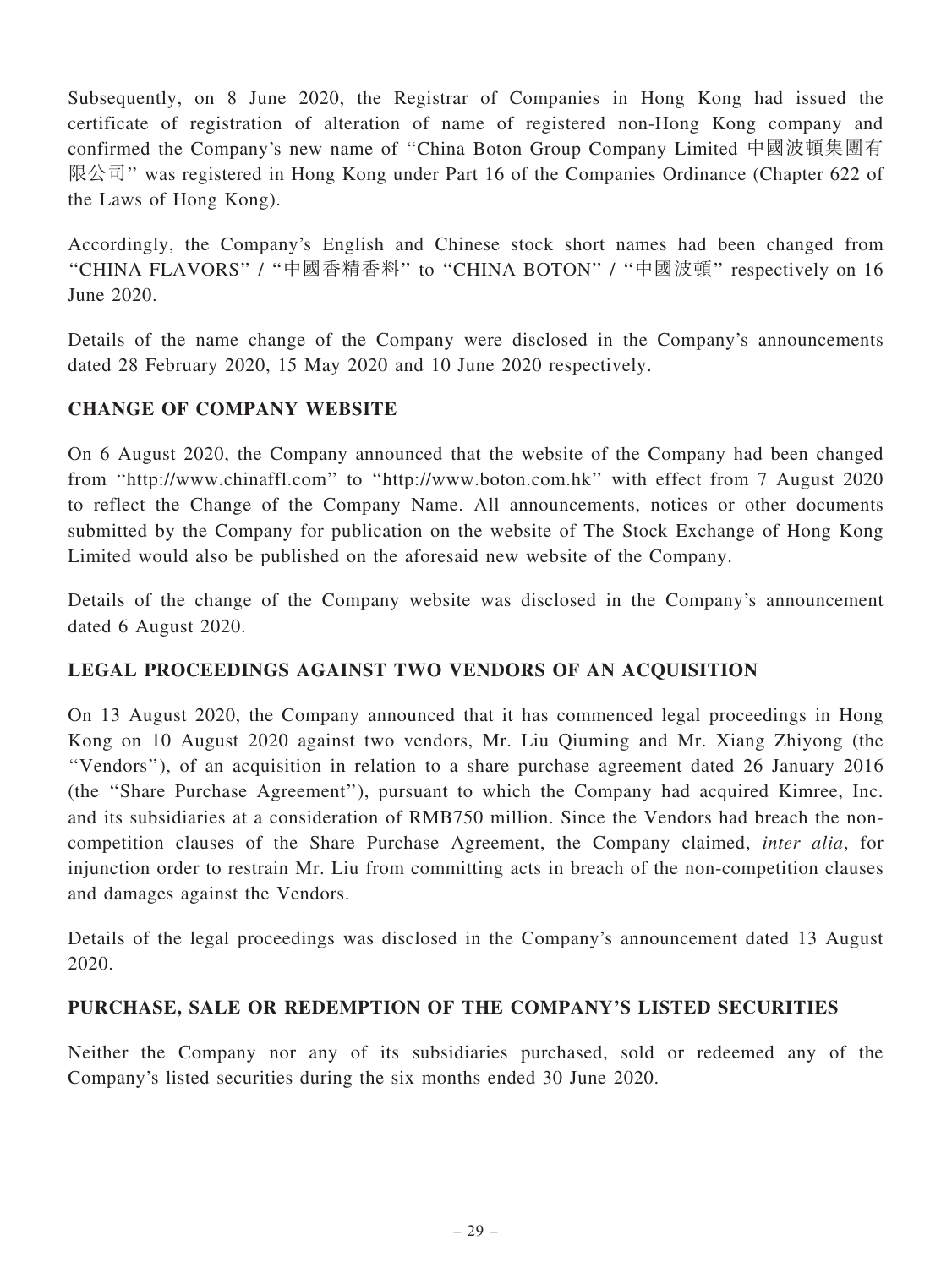## AUDIT COMMITTEE

The committee was established with written terms of reference which has been adopted for the purpose of reviewing and providing supervision on the financial reporting process and risk management and internal control systems of the Group. The Audit Committee (the ''Committee'') comprises three members, all being independent non-executive directors of the Company, namely, Mr. Ng Kwun Wan (Chairman), Mr. Leung Wai Man, Roger and Mr. Zhou Xiao Xiong. The Committee has reviewed the Group's unaudited interim condensed consolidated financial statements for the six months ended 30 June 2020.

## REMUNERATION COMMITTEE

The committee was set up to consider and approve the remuneration packages of the senior employees of the Group, including the terms of salary and bonus schemes and other long-term incentive schemes. The committee comprises three independent non-executive directors of the Company, namely, Mr. Ng Kwun Wan (Chairman), Mr. Leung Wai Man, Roger, Mr. Zhou Xiao Xiong and one executive director, Mr. Wang Ming Fan.

## NOMINATION COMMITTEE

The committee reviews the structure, size and diversity (including but not limited to gender, age, cultural and educational background, or professional experience) of the Board from time to time and recommends to the Board on appointments of Directors and the succession plan for Directors. The committee comprises three independent non-executive directors of the Company, namely, Mr. Leung Wai Man, Roger (Chairman), Mr. Ng Kwun Wan, Mr. Zhou Xiao Xiong and one executive director, Mr. Wang Ming Fan.

### CORPORATE GOVERNANCE

The Board of the Company recognises the importance of and is committed to maintaining high standards of corporate governance so as to enhance corporate transparency and safeguard the interests of the Company and its shareholders, customers, staff and other stakeholders. It strives to maintain effective accountability systems through well-developed corporate policies and procedures, risk management and internal systems and controls. The Company has complied with all the code provisions and, where applicable, adopted the recommended best practices, as set out in the Corporate Governance Code contained in Appendix 14 of the Listing Rules throughout the six-month period ended 30 June 2020, except code provision A.2.1.

Pursuant to code provision A.2.1, the roles of chairman and chief executive should be separate and should not be performed by the same individual. The division of responsibilities between the chairman and chief executive should be clearly established and set out in writing, to ensure a balance of power and authority. Mr. Wang Ming Fan, who is an executive director and chief executive of the Company, is also the Chairman of the Company. The Board considers that the present structure is more suitable for the Company for it provides strong and consistent leadership in the planning and execution of long-term business plans and strategies of the Company.